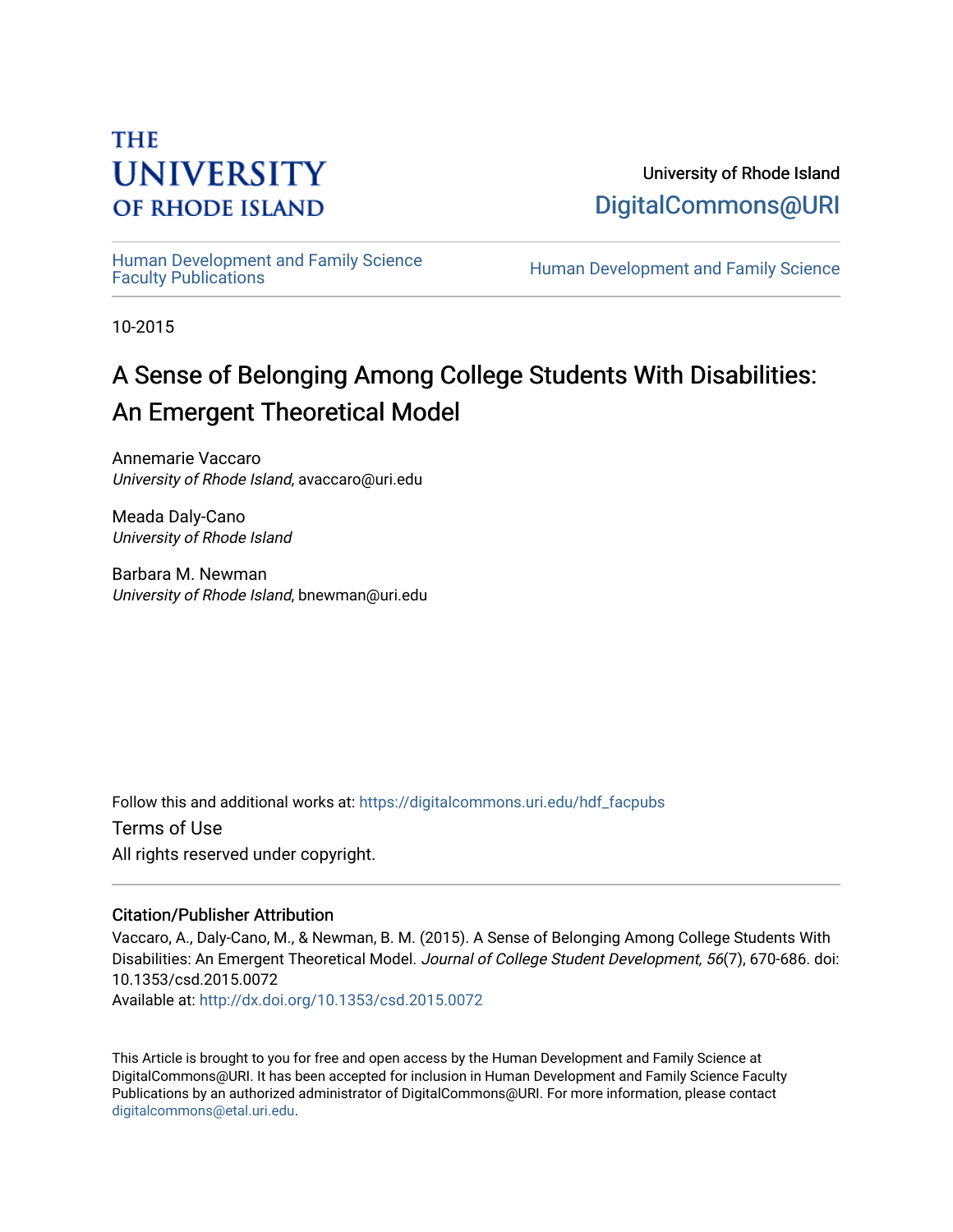

# **PROJECT MUSE®**

### **A Sense of Belonging Among College Students With Disabilities: An Emergent Theoretical Model**

Annemarie Vaccaro, Meada Daly-Cano, Barbara M. Newman

Journal of College Student Development, Volume 56, Number 7, October 2015, pp. 670-686 (Article)

Published by Johns Hopkins University Press DOI: 10.1353/csd.2015.0072



 $\rightarrow$  For additional information about this article <http://muse.jhu.edu/journals/csd/summary/v056/56.7.vaccaro.html>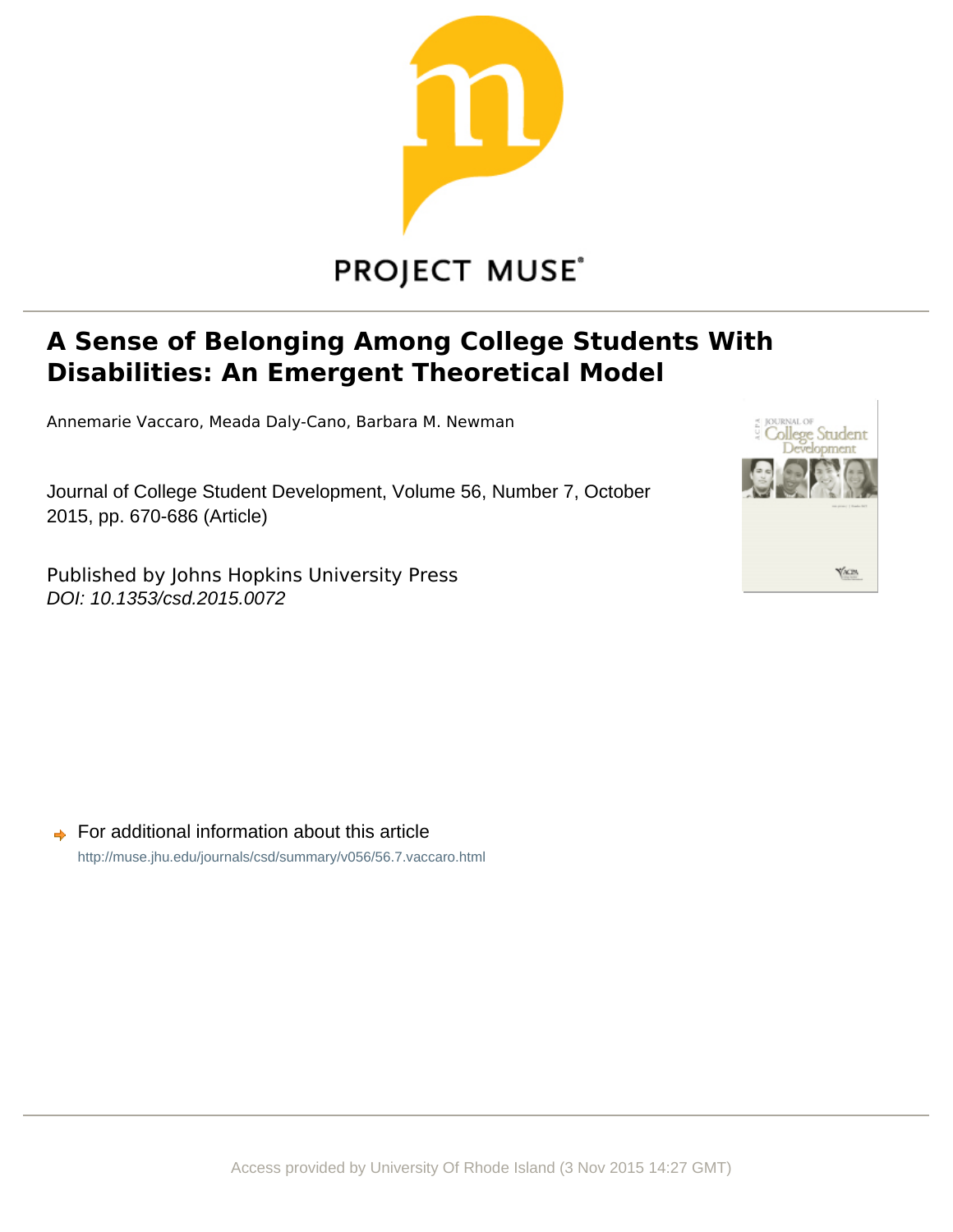### **A Sense of Belonging Among College Students With Disabilities: An Emergent Theoretical Model**

Annemarie Vaccaro Meada Daly-Cano Barbara M. Newman

*Higher education research suggests that the development of a sense of belonging is key to academic success and persistence, yet we know little about how first-year students with disabilities develop a sense of belonging as they transition into and through their first year in postsecondary environments. Themes from a grounded theory study of 8 college students, most of whom had invisible disabilities, provided the foundation for an emerging model of belonging. Student narratives suggest there are interconnections between the development of a sense of belonging, self-advocacy, social relationships, and mastery of the student role for first-year students with disabilities.*

In the postsecondary realm, a sense of belonging has been associated with academic motivation, success, and persistence (Freeman, Anderman, & Jensen, 2007; Hausmann, Schofield, & Woods, 2007; Hoffman, Richmond, Morrow, & Salomone, 2002/2003). Many scholars argue that developing a sense of belonging is an especially necessary, but challenging, endeavor for students from historically marginalized social identity groups (Hurtado & Carter, 1997; Maestas, Vaquera, & Zehr, 2007; Strayhorn, 2012). Students with disabilities are a growing population of historically marginalized students with 25% of youth with disabilities pursuing education after high school (Wagner, Newman, Cameto, Garza, &

Levine, 2005), yet we know very little about how college students with disabilities develop a sense of belonging as they transition to postsecondary education.

This article presents findings about the sense of belonging among 8 first-year students who self-identified as having a documented disability. With one exception, participants had *invisible disabilities*, meaning their disability was not readily apparent to others (Evans & Herriott, 2009). The students were part of a larger grounded theory study that focused on how students from historically marginalized social groups develop a sense of belonging during their first year on campus. Analysis of student narratives revealed differences among subpopulations of study participants and point to three themes that contribute to a sense of belonging for college students with disabilities: self-advocacy, mastery of the student role, and social relationships. While we initially set out to determine what contributes to student's self-reported sense of belonging, we learned that our emergent themes and belonging seemed to influence each other. Student narratives suggest that developing a sense of belonging also helps advance students' self-advocacy, mastery of the student role, and social relationships. Data provided the foundation for an emergent model of belonging for college students with disabilities.

*Annemarie Vaccaro is Associate Professor of Human Development and Family Studies, College Student Personnel Program; Meada Daly-Cano is a doctoral student of Psychology; Barbara M. Newman is Professor Emeritus of Human Development and Family Studies; each at the University of Rhode Island. This research was supported in part by a ACPA AOFYE Commission Grant. We would like to thank the Disabilities Services for Students Office and the student research team (Alex Butler, Indrawati Liauw, Brenda McGill, and Allison Seperack) from the University of Rhode Island.*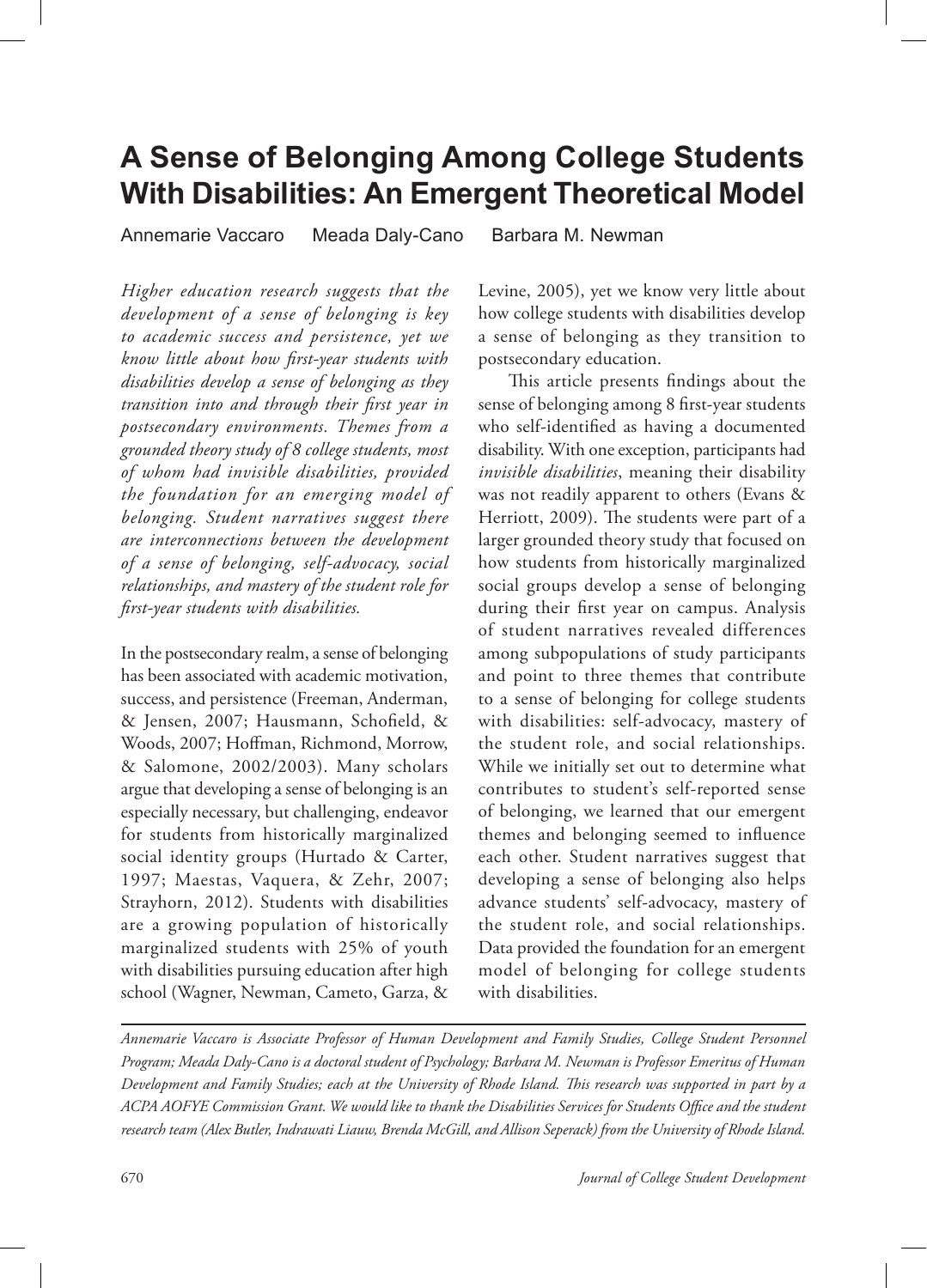#### Literature Review

The following literature review provides highlights of the research on belonging as it relates to success in postsecondary education, the educational contexts for students with disabilities under Individuals With Disabilities Education Act (IDEA; 1975), and the concept of self-advocacy as a key process for success in the transition from high school to college.

#### Belonging

Much of the postsecondary belonging literature (Hurtado & Carter, 1997; Maestas et al., 2007; Strayhorn, 2008) builds upon Tinto's (1987) model of student retention which suggested that students leave universities if they fail to become integrated into social and academic life. Other literature describes the sense of belonging as being fostered specifically through campus involvement (Hurtado & Carter, 1997; Johnson et al., 2007; Strayhorn, 2012). Common to the literature is an emphasis on psychological feelings of fitting in, acceptance, and support from a group or community (Strayhorn, 2012).

Strayhorn (2012) suggested a "sense of belonging may be particularly significant for students who are marginalized in college contexts" (p. 17). There is an emerging body of literature about the development of a sense of belonging for students of color (Hausmann et al., 2007; Hurtado & Carter, 1997; Johnson et al., 2007; Locks, Hurtado, Bowman, & Oseguera, 2008; Núñez, 2009; Strayhorn, 2008/2012), and some research has suggested they experience less of a sense of belonging than their White counterparts (Johnson et al., 2007; Strayhorn, 2008). Other studies have examined the sense of belonging for other historically marginalized student groups, such as gay students (Strayhorn, 2012) and students from lower-socioeconomic statuses (Ostrove & Long, 2007), yet, we know very little about

the development of a sense of belonging for college students with disabilities.

Strange (2000) argued that a sense of belonging for students with disabilities results from physically accessible spaces with psychological features that engender a sense of safety. Literature on the transition from high school to college for students with disabilities offers conflicting insight about their postsecondary experiences (Adams & Proctor, 2010; Shepler & Woosley, 2012; Wessel, Jones, Markle, & Westfall, 2009). For instance, Adams and Proctor (2010) found that students with disabilities had difficulties adapting to college and considered dropping out. Conversely, Shepler and Woosley (2012) found that students with disabilities did not have significantly different experiences than their nondisabled peers regarding transition issues, such as social integration, academic mastery, institutional attachment, or home sickness.

*Belonging and Relationships.* Scholars have long argued that social acceptance is the foundation for a sense of belonging (Baumeister & Leary, 1995; DeWall & Bushman, 2011), and higher education studies have affirmed the significance of supportive relationships (Hausmann et al., 2007; Hoffman et al., 2002/2003; Hurtado & Carter, 1997; Johnson et al., 2007; Strayhorn, 2008). In fact, Hoffman et al. (2002/2003) argued that perceived peer support should be one of the key factors used to assess sense of belonging. Hausmann et al. (2007) found peer support to be especially important to increasing the sense of belonging in African American college students. In his work with gay men of color, Strayhorn (2012) found relationships with fictive kin influenced belonging. With one exception (Johnson et al., 2007), research has also affirmed that positive interactions and perceived support from faculty increase students' sense of belonging (Freeman et al., 2007; Hausmann et al., 2007; Hoffman et al.,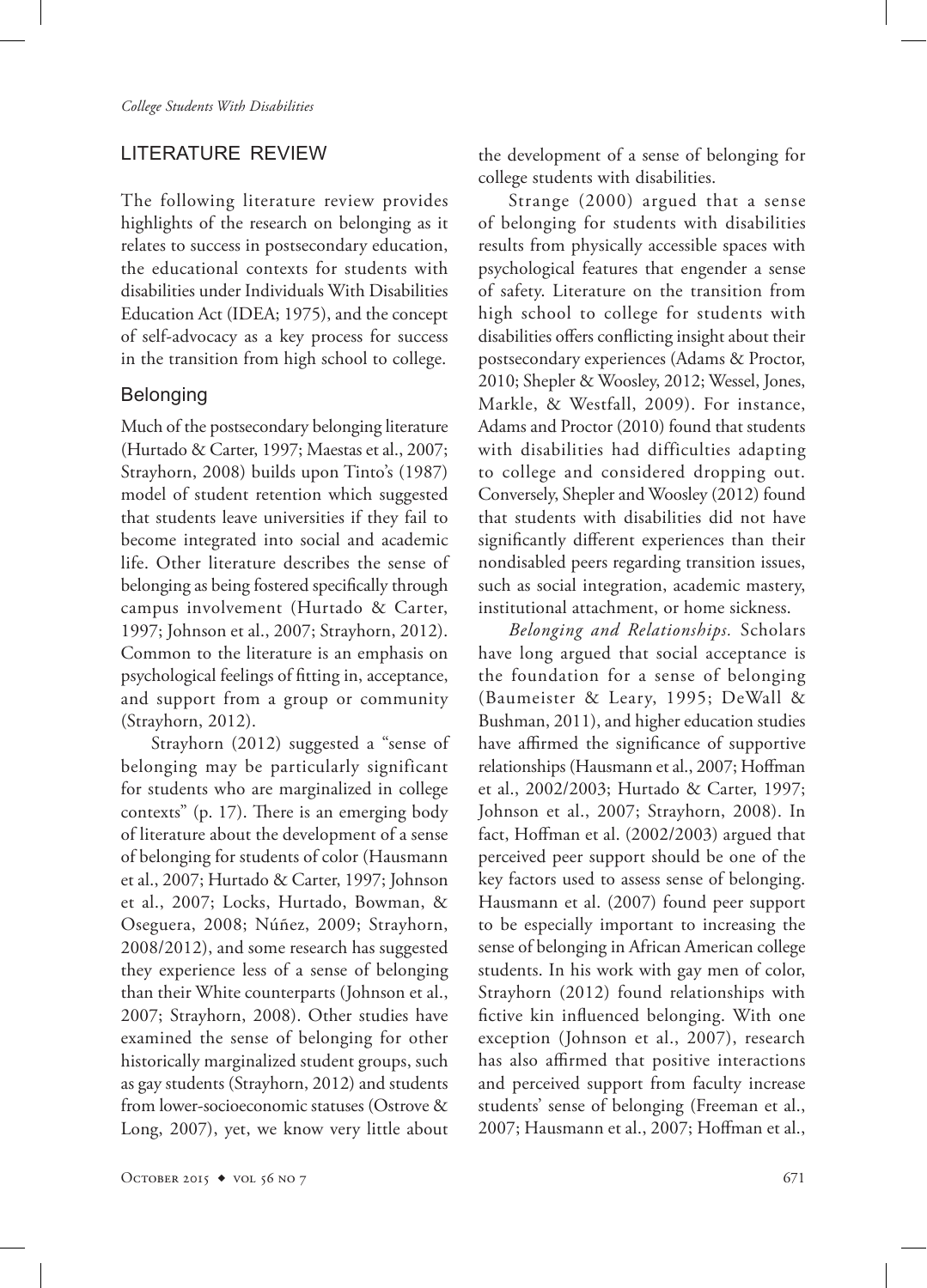2002/2003; Hurtado & Carter, 1997).

The limited literature about the collegiate experiences of students with disabilities reveals conflicting findings about relationships with educators (Adams & Proctor, 2010; Ashby & Causton-Theoharis, 2012; Barnard-Brak, Lechtenberger, & Lan, 2010; Megivern, Pellerito, & Mowbray, 2003; Olney & Brockelman, 2003; Troiano, 2003). Two studies suggest that students with disabilities have difficulty developing positive relationships with, and/or obtaining necessary supports from faculty (Barnard-Brak et al., 2010; Olney & Brockelman, 2003), while another found almost exclusively positive relationships between faculty and students with disabilities (Troiano, 2003). Literature regarding peer relationships is less divided and less positive. Megivern et al. (2003) found that almost a third of students with psychiatric disabilities reported difficulties with social life during college, including feeling isolated, experiencing stigma and discrimination, and being unable to make friends. In another study, students with disabilities scored lower on measures of social adjustment to college than their nondisabled peers (Adams & Proctor, 2010).

*Belonging and Academic Success*. In higher education settings academic motivation, academic integration, and academic persistence have been associated with a sense of belonging at the classroom level (Freeman et al., 2007; Hausmann et al., 2007; Parker & Flowers, 2003); however, academic mastery has been researched less frequently. A mastery orientation reflects students' desires to seek out challenges, a commitment to learning new strategies that will support their learning, and a willingness to use feedback and resources in order to achieve new levels of comprehension (Ames, 1992). Summers and Svinicki (2007) found that students gave a higher rating to their academic mastery and classroom sense of belonging in courses where teachers used

interactive learning techniques and encouraged cooperation as opposed to traditional, lecturestyle classes. In a longitudinal study of college students, Pittman and Richmond (2007) found increases in a sense of belonging over the course of the first year were associated with increases in scholastic competence, which included mastery of course work.

#### Educational Context of Disability

The Americans With Disabilities Act of 1990 (ADA) defines a *disability* as a physical or mental impairment that substantially limits a major life activity such as "communicating and working as well as caring for oneself, performing manual tasks, seeing hearing, eating, walking, standing lifting, bending, speaking, and breathing" (Chapter 126, Sec. 12102, ADA, 1990). In 2008, the ADA was amended to include learning related activities such as concentrating, reading, and thinking (Americans With Disabilities Act Amendments Act [ADAAA], 2008). A mental illness can be categorized as a disability if it impairs one's ability to cope with the above mentioned major life activities (Belch, 2011). These definitions show that a disability can be visible or invisible (Evans & Herriott, 2009).

Students with disabilities have varying levels of access and support throughout K–16 educational settings. Laws such as IDEA (1975) ensure that students are provided with Free and Appropriate Public Education (FAPE) through high school graduation or age 21. Once students graduate from high school or reach age 21, they are not guaranteed a FAPE; however, the 2004 IDEA Improvement Act specified that postsecondary institutions should be accessible and provide accommodations for students with disabilities. While there are accommodation guidelines (Bryan & Myers, 2006; Burke, Friedl, & Rigler, 2010), Belch and Marshak (2006) found that student affairs divisions in particular, and universities in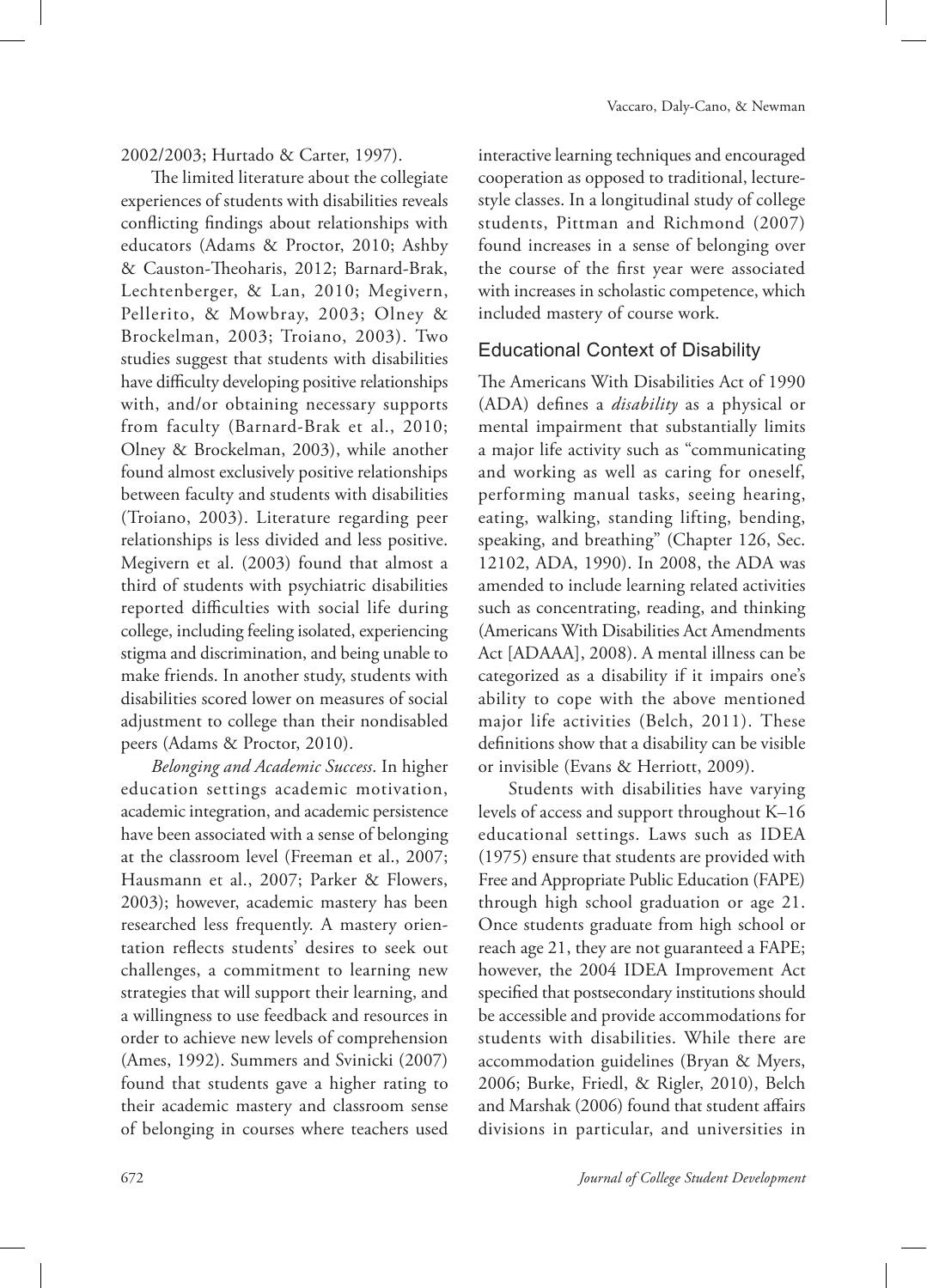general, were not always prepared to support students with disabilities.

Under IDEA, primary and secondary schools are responsible for identification, assessment, and development of educational plans for students with disabilities. Services are provided so students can reach the educational outcomes outlined in their Individual Education Programs (Stodden, Conway, & Chang, 2003). The process of receiving accommodations significantly changes once students enter postsecondary settings where they must self-identify, undergo assessment, and seek out assistance to receive accommodations or services. This shifting of responsibility from the school to the student requires students take on a self-advocacy role to obtain services (Stodden et al., 2003).

#### Self-Advocacy

Multiple researchers have found that selfadvocacy is critical in the transition to, and persistence through, postsecondary education (Adams & Proctor, 2010; Daly-Cano, Vaccaro & Newman, 2015; Getzel & Thoma, 2008; Hadley, 2006; Janiga & Costenbader, 2002; Thoma & Wehmeyer, 2005; Webster, 2004). Despite these benefits, some students with disabilities come to college unprepared to self-advocate because of past reliance on parents, special education teachers, and a secondary school system that did not require self-advocacy (Janiga & Costenbader, 2002). Daly-Cano et al. (2015) found some students with disabilities proactively self-advocated, while others reactively or retrospectively selfadvocated only after a negative incident or failure occurred.

*Self-advocacy* is the ability to communicate one's needs and wants and to make decisions about the supports necessary to achieve them (Stodden, 2000). Key components of self-advocacy are knowledge of self, knowledge of rights, ability to communicate,

and ability to be a leader. *Knowledge of self*  refers to understanding one's preferences, goals, learning style, strengths, weaknesses, accommodation needs, and the characteristics of one's disability; while *knowledge of rights* refers to understanding personal rights, community rights, educational rights, steps to correct violations, and steps to advocate for change (Test, Fowler, Wood, Brewer, & Eddy, 2005). Communication and leadership include the ability to convey information to receive accommodations and support.

Researchers have identified specific selfadvocacy skills that help students succeed in higher education, including utilizing tutoring labs and disability services, forming relationships with instructors, and having a support system on campus (Adams & Proctor, 2010; Getzel & Thoma, 2008). One study found that disclosing one's disability and requesting accommodations were common themes discussed by academically successful students with disabilities (Barnard-Brak et al., 2010), yet researchers have found that students often choose not to disclose their disability upon entering college (Belch 2011; Hadley, 2006; Megivern et al., 2003; Olney & Brokelman, 2003; Wagner et al., 2005; Vickerman & Blundell, 2010). One of the reasons for the lack of disclosure is the prevalence of negative attitudes toward individuals with disabilities (Olkin, 1999). People with disabilities "are constantly told by the dominant culture what they cannot do and what their place in society is" (Charlton, 2006, p. 225), and many individuals internalize this oppression and "come to believe they are . . . less capable than others" (Charlton, 2006, p. 220).

This sociopolitical educational context for disability, combined with the literature on self-advocacy, academic mastery, and belonging for college students, informed this grounded theory study. While these separate bodies of literature were gleaned from disparate fields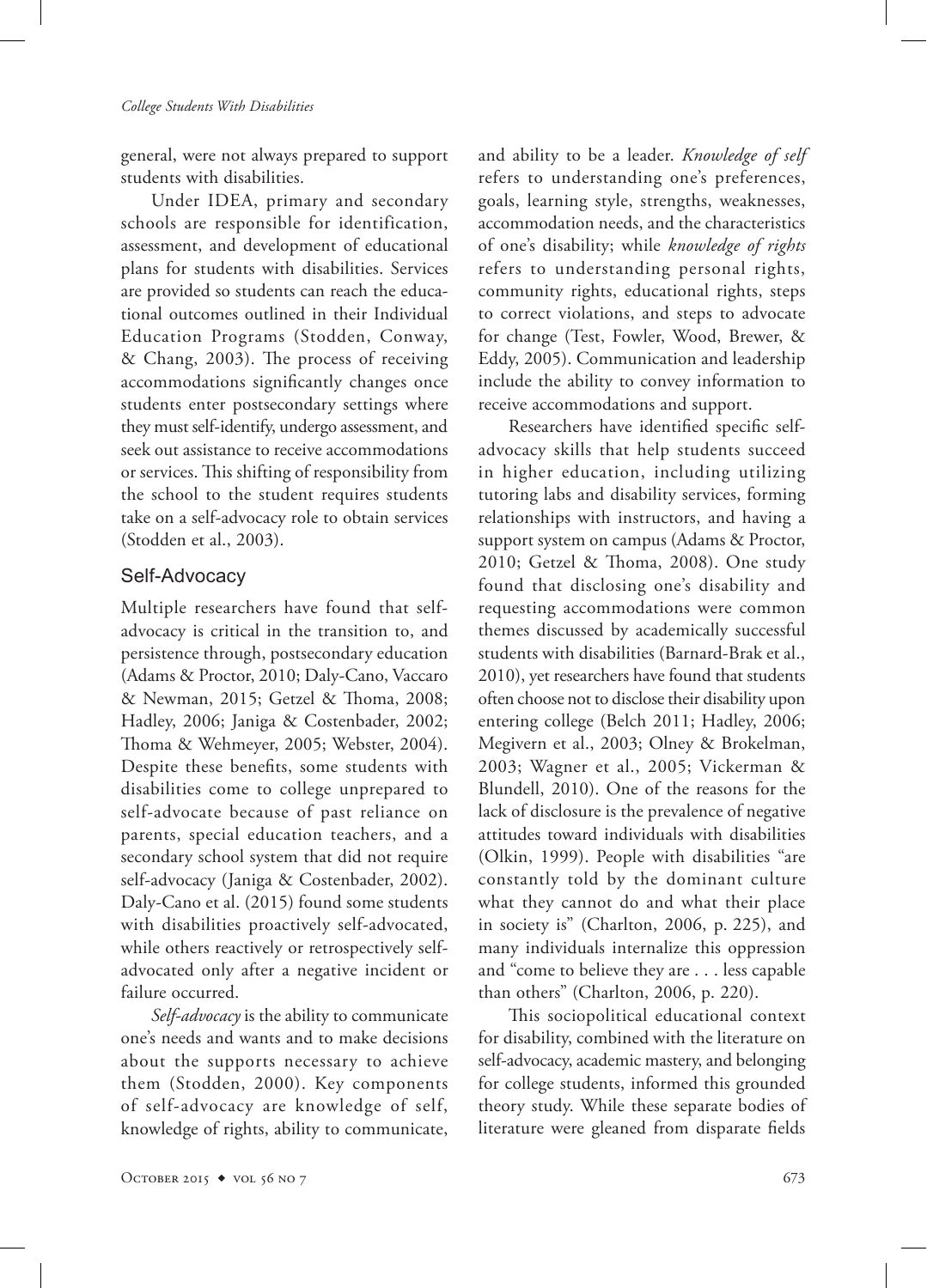and disciplines, interconnections among these concepts led us toward a more comprehensive understanding of belonging for students with disabilities.

#### METHOD

Grounded theory emphasizes theory building through a complex and emergent process as opposed to reliance on a priori assumptions and hypotheses that produce narrowly limited theories (Glaser & Strauss, 1967). Since grounded theory is designed for generating theories of process, change, or sequence, this method was ideal for our study of belonging. The emergent theory presented in this manuscript is grounded in data that surfaced from student narratives about the development of a sense of belonging during the first-year of college. Overarching research questions for the study included: How do firstyear students from historically marginalized social identity groups define and describe the development of a sense of belonging? For the purposes of the study, we defined individuals as belonging to a historically marginalized social group if they identified as being: a person of color, a person with a disability, gay, lesbian, bisexual, transgender, or an individual whose religious background was not Christian. In this study, we found the experiences of eight self-identified students with disabilities to be distinctively different from other marginalized social groups.

The setting for the study was a midsize, public research university located in the eastern part of the United States. The school enrolled approximately 13,000 students, 1,200 of whom self-identified with the institution as having a documented disability. These students are served by a Disability Services office that coordinates accommodation and support services.

Grounded theory utilizes theoretical

sampling, which allows the researcher to select participants who can best contribute information to the evolving theory (Glaser, 1992). We recruited study participants in locations where we were likely to find firstyear students from historically marginalized social groups (e.g., LGBT center, women's center, disability services, Hillel). Students who responded to electronic and in-person recruitment were provided detailed study information and invited to a series of two individual interviews. All 30 students who volunteered to participate in the study completed an initial interview during the fall semester, and 20 returned for the second interview in the spring semester. Eight students with disabilities participated in the fall and seven returned for a spring interview. Participants were diverse in age (18–32 years old), major, and disability, but not by gender. Only two men and six women participated. Students self-reported their disabilities as Asperger's syndrome, bipolar disorder, dyslexia, obsessive-compulsive disorder, retinopathy of prematurity, ulcerative colitis, and two had learning disabilities. With one exception, these disabilities were mostly invisible to others (Evans & Herriott, 2009).

#### Data Collection and Analysis

Data collection and analysis were completed by a research team that consisted of two full-time faculty members, two doctoral students, and two master's students from Psychology and Human Development and Family Studies. The all-women research team was racially diverse, with three White, two Black, and one Asian members. Two members self-identified as a sexual minority. None selfidentified as a person with a disability. Each team member had a research interest in college student development.

The research team met every other week for a year. To ensure rigorous data collection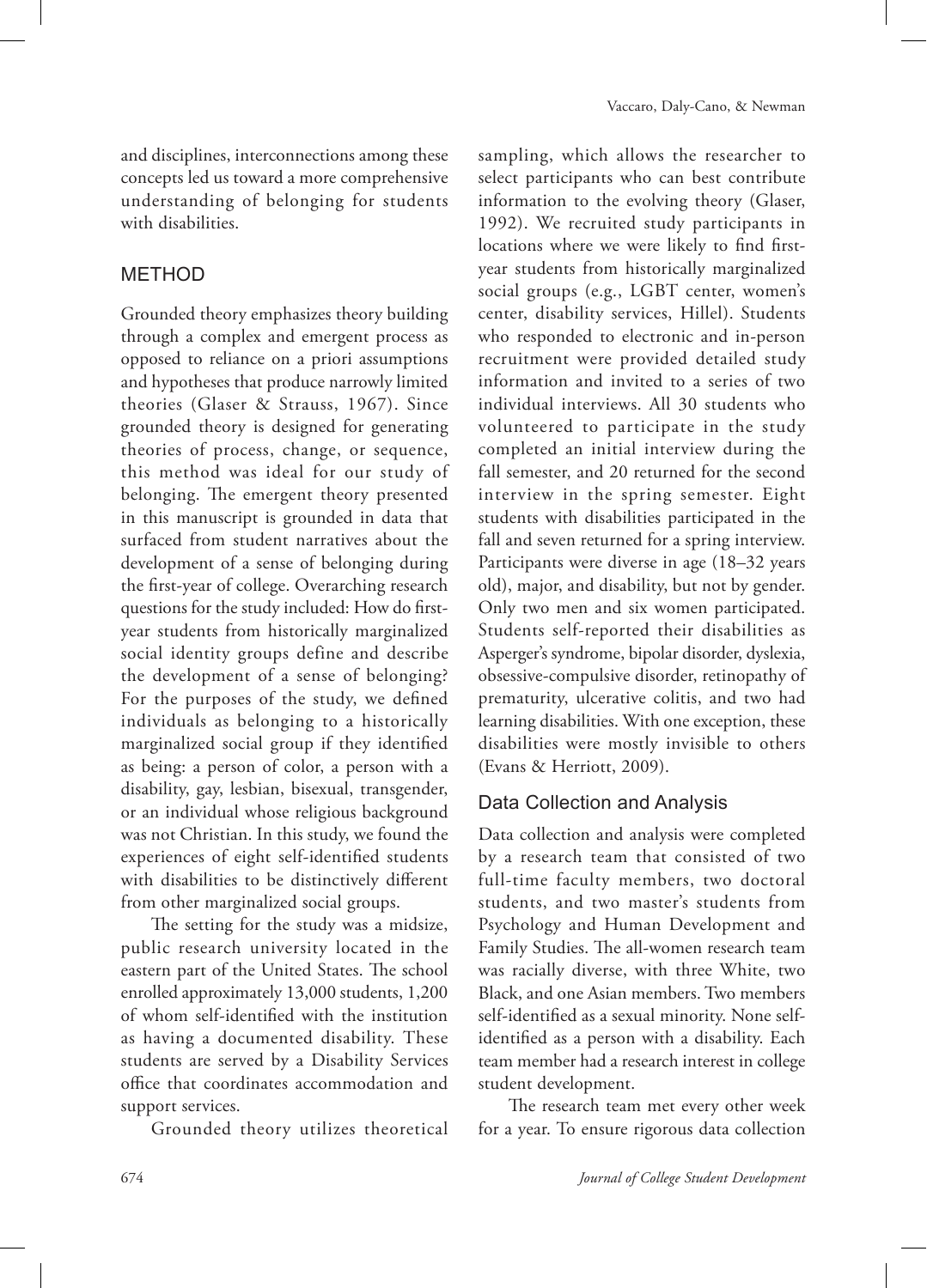and analysis, graduate students received training about grounded theory methods, interviewing skills, and coding processes. The training provided students the opportunity to practice interviewing and coding and to receive detailed feedback from the faculty members before engaging in real-life processes. Student interviewers were also given feedback after completing their first live interview.

In-depth interviews are often used as a vehicle for data collection in grounded theory research (Glaser, 1992; Glaser & Strauss, 1967). Members of the research team individually interviewed between four and seven students. Semistructured, individual interviews served as the primary mode of data collection for this study. Glaser and Strauss warn that highly structured interviews force data to fall within preconceived realms of the researcher's reality. In the first round of interviews, each interviewer asked broad questions about the ways students developed a sense of belonging. Fall interview questions included: How do you define what it means to belong? Tell me about anything that happened in your first few weeks that influenced your sense of belonging. Were there any experiences or people who were especially important in influencing your sense of belonging positively or negatively?

The spring protocol was more focused because we used specific responses and emergent themes from the first round of interviews to shape the questions. For instance, we asked students questions such as, In the fall, you described \_\_\_ as being especially salient to your belonging. Can you tell me if, and how, your experiences with \_\_\_ influence your sense of belonging today? Moreover, we added questions that allowed us to delve into emergent themes from the fall interviews which led to our final categories of mastery, self-advocacy, and social relationships. To explore emerging ideas that led to the mastery

category, we asked: Can you tell me, if and how, your first semester grades influenced your sense of belonging? and Think about something you are especially good at. How, if at all, does your mastery in that area shape your sense of belonging? To more deeply explore self-advocacy, we asked: If you could go back in time, what would you do differently/ similarly to establish a sense of belonging? Finally, we asked: How do your relationships influence your sense of belonging today as opposed to in the fall? If those relationships have changed, the influence on your sense of belonging may also have changed. Can you talk about that?

All interviews were audio recorded and transcribed for analysis. A hallmark of grounded theory is the concept of constant comparative data analysis (Glaser, 1992; Glaser & Strauss, 1967; Strauss & Corbin, 1990, 1998). Creswell (2007) refers to the process as a *zigzag*, whereby researchers gather information, analyze it, and use the analysis to shape further data gathering. As researchers, we engaged in this back-andforth movement between data collection and analysis throughout the research process. The team met every other week to discuss themes that emerged during the interviews. Each member of the research team kept memos about the research process and emergent themes. Memos are a "researcher's record of analysis, thoughts, interpretations, questions, and directions for further data collection" (Strauss & Corbin, 1990, p. 110). Memos guided research team discussions and served as a method of triangulation for codes gleaned from interview transcripts.

Open, axial, and selective coding were used to analyze the transcripts (Strauss & Corbin, 1990, 1998). Each member of the research team independently read the transcripts in their entirety, noting key topics in the form of potential open codes. Only topics that yielded 100% agreement among the research team were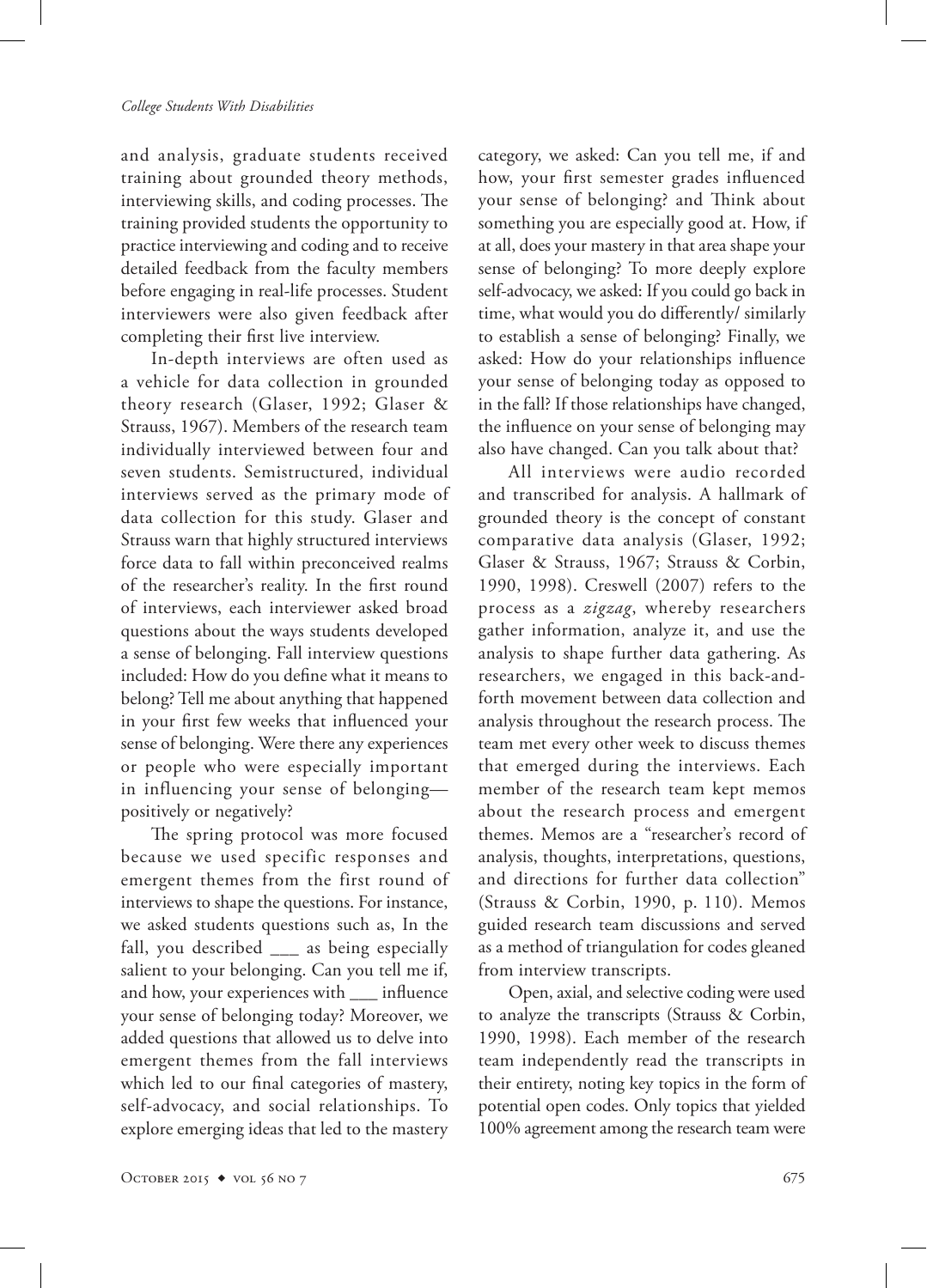The research team utilized reflexivity,

retained. Once the lengthy list of open codes were decided upon, we used axial coding to connect like categories into eight broad themes under which all open codes were subsumed. This process of data analysis was repeated for the second round of interviews. When open and axial coding were complete for both the fall and spring interviews, we engaged in selective coding to connect key categories and build a story about the sense of belonging for students with disabilities. That process involved "selecting the core category, systematically relating it to other categories, validating those relationships [through discrepant case analysis and confirming examples], and filling in categories that need further refinement and development" (Strauss & Corbin, 1990, p. 116). The core category of belonging was related to three categories: self-advocacy, mastery of the student role, and social relationships.

To ensure trustworthiness and credibility of study findings, a variety of qualitative verification methods were implemented (Creswell, 2007; Jones, Torres, & Arminio, 2006). For purposes of corroboration, data from the initial interviews were triangulated with the second. The research team also engaged in analytic triangulation whereby we coded each transcript independently and then revised the codes as a group (Patton, 2002). Once the axial coding frame for each round of interviews was solidified, the research team re-read the transcripts and assigned axial codes. We only retained coded quotes that yielded 100% agreement from the researchers. Negative case analysis was used when a participant's experiences ran counter to our emergent codes (Creswell, 2007). Emergent themes from the interviews were used for member checking. After the spring interview, students were invited to offer feedback on both the themes and research process. Peer reviews from expert disability services professionals were also utilized to ensure credibility of our emergent themes and model.

which is especially important in studies where members of privileged identity groups study those who experience oppression (Jones et al., 2006). Although the researchers self-identified as members of historically marginalized social groups (e.g., by gender, race, sexual orientation), none of us identified as having a disability. Throughout the research process, we engaged in reflexive discussions about our assumptions, concerns, and questions related to the development of a sense of belonging for first-year students with disabilities. For instance, we discussed, if and how, our socialization led to subjectivities about students with disabilities (Charlton, 2006). We wrestled with three key subjectivities throughout the process including: (a) assumptions that students with disabilities constantly struggled to be successful; (b) expectations that belonging would largely relate to the ease or difficulty obtaining accommodations; and (c) notions that students would not want to talk extensively about their conditions (e.g., irritable bowel syndrome, mental health). These subjectivities were rooted in our own lack of awareness as individuals with privilege. They were also informed by literature that emphasizes student struggles and deficits, accommodations, and hesitation to disclose due to stigma. We addressed these subjectivities at each research team meeting by acknowledging our assumptions and challenging our subjectivities with actual student narratives, most of which ran counter to these perspectives. During data analysis and writing we revisited these subjectivities to ensure that our underlying assumptions and knowledge of prior literature did not overshadow actual student stories.

#### **FINDINGS**

Analysis of student narratives pointed to three themes that contributed to a sense of belonging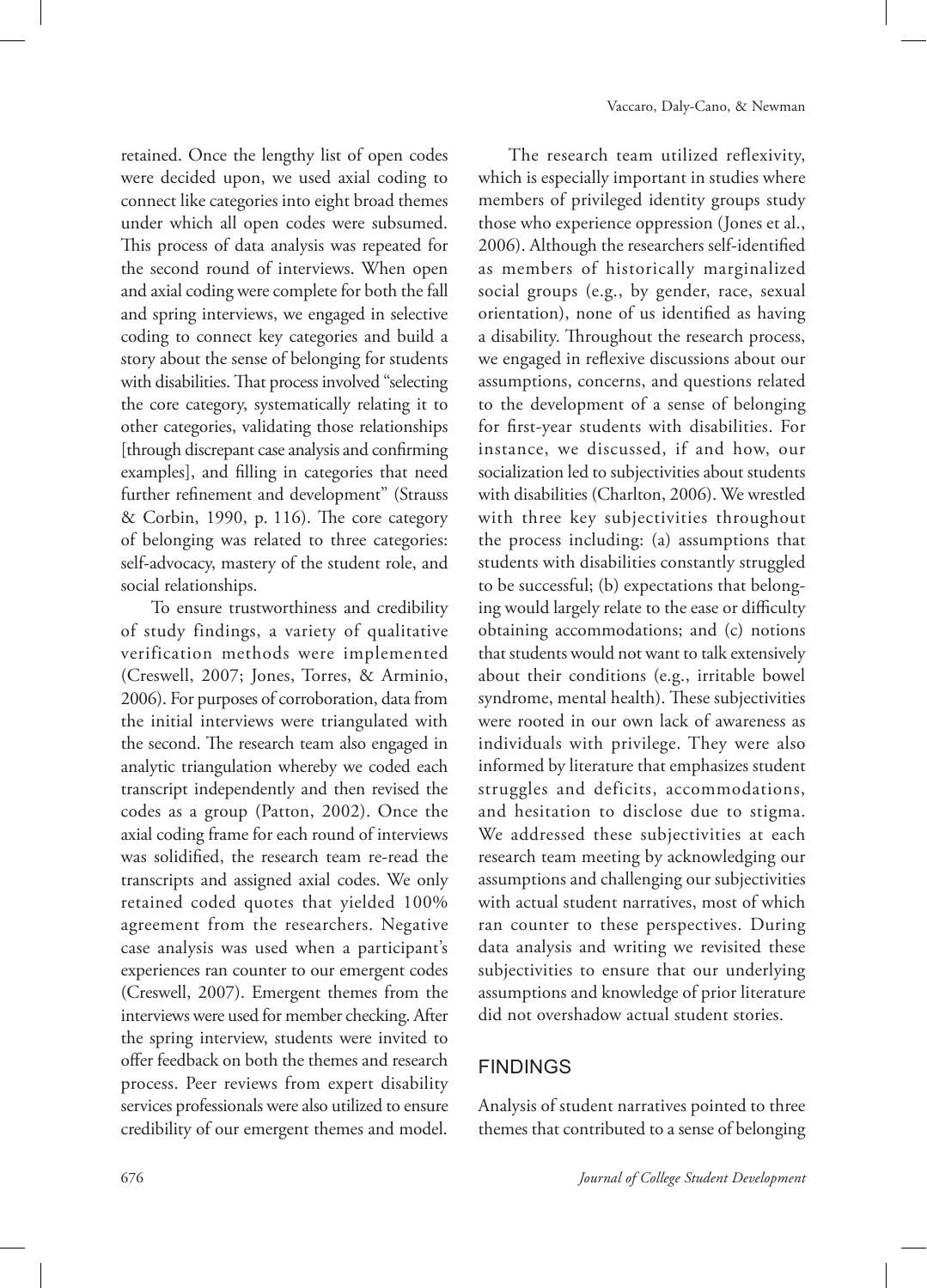for college students with disabilities. First, sense of belonging was intricately tied to students' ability to self-advocate. Second, students discussed their need to master the student role. Third, students spoke of the importance of supportive relationships. Moreover, as students developed a sense of belonging, they enhanced their ability to master the student role, self-advocate, and further develop social relationships. In the following sections, we illustrate how each emergent theme impacted belonging and how increased belonging, in turn, influenced the three themes. Figure 1 summarizes these findings in an emergent theoretical model of belonging.

#### Self-Advocacy and Belonging

All students in this study described how the ability to successfully self-advocate inside and outside the classroom shaped their sense of belonging on campus. During the interviews, students explained how their self-advocacy was rooted in a self-awareness of their disability

and corresponding needs. It also included the ability to act in ways that fulfilled their needs. Lisa, a student with bipolar disorder, explained her understanding of her disability and where she initially learned effective strategies to manage her condition. In college, she demonstrated knowledge of self and her disability needs (i.e., self-advocacy) when describing particular actions (e.g., exercise, therapy regimen, campus involvement, sleep) that helped her feel comfort, success, and belonging at the university:

I did go to the outpatient hospital and they taught me all different kinds of tactics. . . . I know that physical activity needs to be in my life, and my therapist needs to be there and my meds, and so if I have all those 3 things and like sleep, then everything falls into place. . . . If my mind is going at a pace of like 190 miles an hour, I need to . . . go for a run, or if I kick box it kind of relaxes me a little bit with some tension [release]. . . . I can't meditate when I am too amped up.



Figure 1. Theoretical Model of Belonging for College Students With Disabilities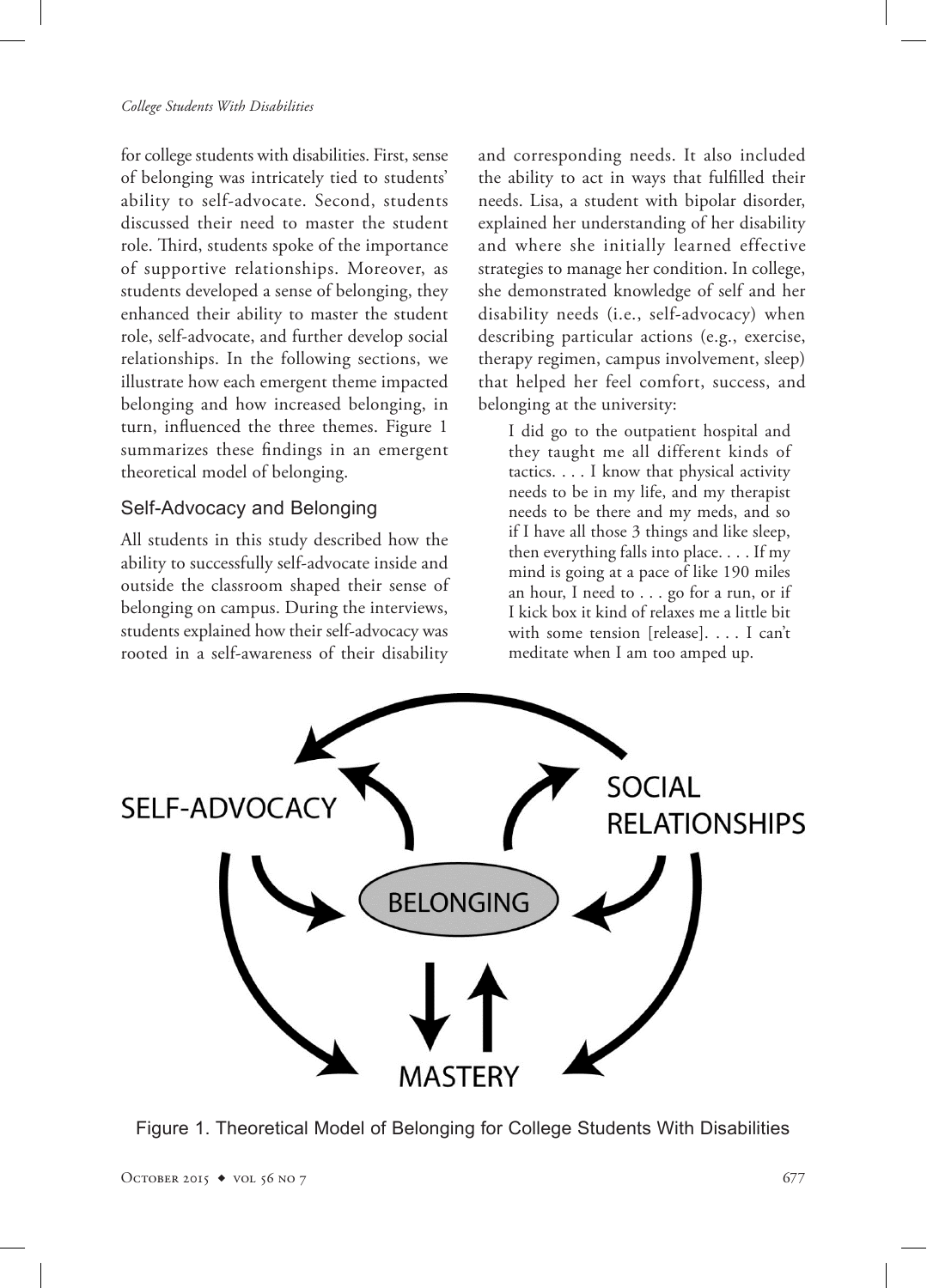When asked, "What here at [this university] has become important to your sense of belonging?" Lisa's response included, "being active and involved in outdoor activities with the outing club" and "studying in the library and just being outside with my friends is important too." These influences on Lisa's sense of belonging were directly tied to her selfadvocacy efforts described above. Self-advocacy in the fall semester paid off. In her second interview, Lisa described her sense of belonging as an 8 out of 10, saying, "I feel pretty good here . . . and I found my niche [in the outing club]." In that outdoor club, students were "doing their best in every aspect of their healthy life . . . getting good grades and having balance like me." Lisa's capacity to be selfaware about her needs (e.g., physical activity, authentic friends, balance) and reflective about her values (healthy lifestyle, good grades) contributed to her self-advocacy efforts, including getting involved in the outing club. This self-advocacy was integral to finding her niche and corresponding sense of belonging.

During the spring interview, Naomi explained how flare ups of her ulcerative colitis and inflammatory bowel disease (IBD) took a toll on her sense of belonging. She lamented how flare-ups "set me back [on my sense of belonging] a little bit"; yet, Naomi was inspired to self-advocate so that she could "go forward now." Part of increasing her belonging was not allowing IBD to prohibit her from socializing. She had to relearn her limits regarding dining hall eating. She stated, "Yeah I have everything under control now. I figured some things out, brought some more food from home." She also explained how her self-advocacy efforts included making the right decisions in the dining hall and "keeping track of all the bathrooms" on campus, all of which allowed her to feel comfortable going to university events, freely socializing, and in turn, feeling a sense of belonging.

Narratives of self-advocacy and belonging also included the strategies participants used to communicate their accommodation needs to others. Students described the importance of visiting disability services counselors, utilizing tutoring services, and providing faculty members with their accommodation letters. They also worked with faculty members over the course of the semester to ensure that their accommodations were provided. The interviewer asked, "As someone with a learning disability, how do you develop a sense of belonging?" Jennifer responded that selfadvocating for support and resources from staff and faculty enhanced her belonging: "I think it's just really seeking stuff out [from faculty and staff]." Later in the interview, she described how self-advocacy meant putting herself "out there to . . . teachers and explain[ing]" about her disability so that she could get what she needed. When she got what she needed, she felt more inclined to belong in the class and also at the university.

Melissa also talked about how her selfadvocacy efforts inside and outside the classroom helped her feel as if she belonged. For instance, her self-advocacy efforts with the conductor and peers increased her sense of belonging in the marching band:

Honestly, it's been pretty good. As long as I just tell people that I'm visually impaired, they're really quick to adapt, especially . . . the head of the band. He's been really good about getting music to me early so I can enlarge it. The kids are really good whenever we're like setting drill on the field, which is where we make formations. Like they all know how to communicate with me now.

The interviewer asked, "Were there any experiences or people who were especially important in influencing your sense of belonging—positively or negatively?" In response, Melissa described how the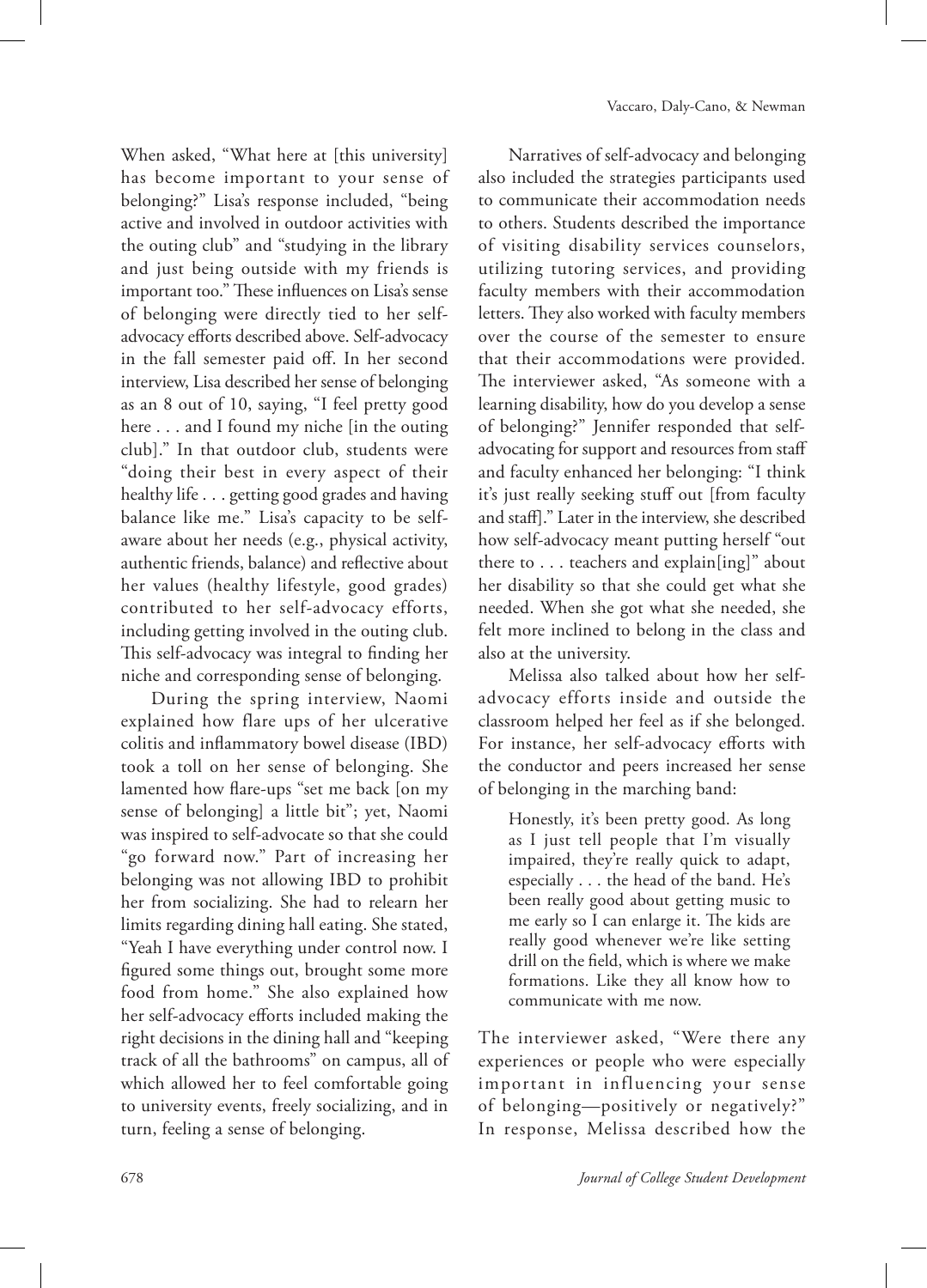marching band was a key influence on her sense of belonging.

### Mastery and Belonging

All students described the importance of successfully mastering various demands of the role of college student in order to feel a sense of belonging on campus. We came to understand the student role as mastery of academic tasks and earning good grades; however, it also includes "feeling like a college student" by blending in with peers, being viewed as a legitimate student, and gaining recognition for academic success.

Mastery of the student role related directly to students' ability to achieve high grades. Jennifer explained that doing well in classes made her feel as if she were in the right place: "I think I have solid *B*s in my classes now, which I'm thrilled with. . . . It's an amazing feeling. So, . . . it's definitely . . . about what I have accomplished. And I am happy here." For Barry, a student with obsessive-compulsive disorder, mastery of the student role was an ongoing process directly connected to grades. He explained how one class detracted from his sense of belonging, because he felt like he was set up for failure instead of success:

Walking into chemistry in my first class, and one of the first things that my professor said was something about a 20% fail rate. . . . That's a bit overwhelming. It didn't seem to bother the professor, but that *that* many people would fail bother[ed] me. . . . It's definitely my least favorite class so far.

In addition to earning good grades, students also explained how mastery of the student role was reflected in their ability to accomplish specific academic tasks (e.g., tests, study methods, assignments). Jennifer explained her strategy of starting at the back of the test and working forward: "So by starting at the back I was fine. It is very weird and there is no rhyme or reason to it [but it works for me]." Similarly, Ethan described how he developed an effective study method for biology: "I had a study method that I found was really effective. I think that makes me feel more inclined to belong in biology."

Beyond attaining good grades and accomplishing specific academic tasks, mastering the student role also meant "fitting in" and feeling like "just another student." Students with disabilities described how their sense of belonging was tied to their ability to integrate seamlessly into collegiate life: blending in with the larger student body was one way to achieve such integration. Lisa explained how she felt a sense of belonging when she studied in the library or at a coffee shop and knew that the other people around her were studying too. Like her peers, Lisa was doing things she felt she needed to do to master the student role. "That sense of belonging, I guess, and just trying to just like do my work with the rest of the student body—so that's one thing that is critical toward my development at [college]." For students with disabilities, being seen as a legitimate student was essential to a sense of belonging. Jennifer explained that she had not yet been accepted into the Nutrition program because of low grades. She enrolled as a nonmatriculating student to demonstrate that she did belong in the program and that she could succeed academically if given the chance. She said, "I'm trying to prove a point . . . probably more for me, that I can do it."

Students explained how their identity as a student and sense of belonging increased when faculty and peers recognized their academic success. Positive recognition from peers and faculty helped students feel like a legitimate college student. This aspect of the student role may be especially significant given the stigma and stereotypes associated with having a disability (Charlton, 2006). When Emily spoke up in class, she enjoyed the response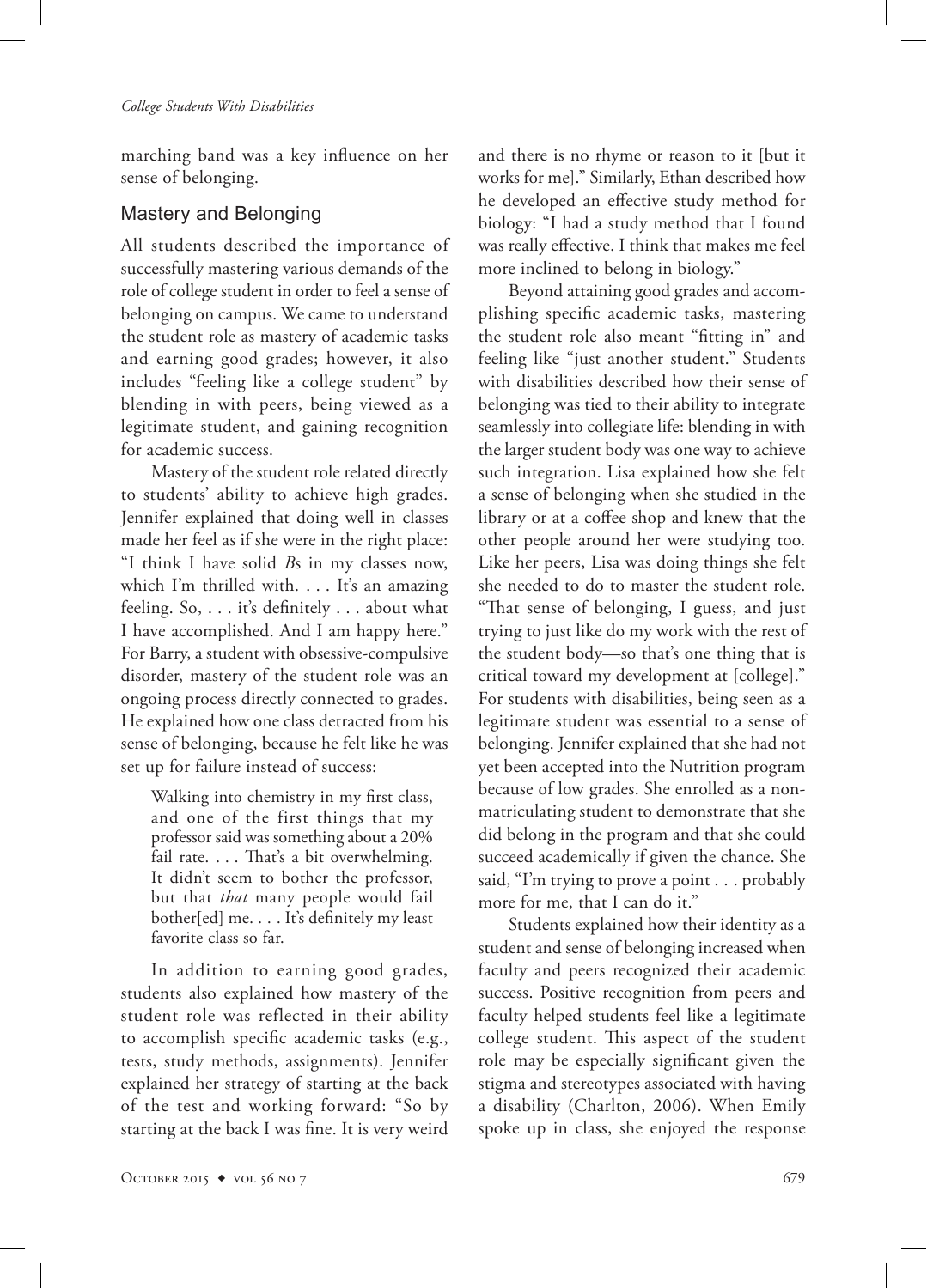from peers: "Oh wow! You knew this answer!" Similarly, Ethan said, "I think belonging comes if I get respected for how well I do." Ethan also described how his sense of belonging was negatively affected when others assumed he had low academic skills and did not belong at college. He said, "Sometimes it bothers me. Sometimes I find that with my academic skills, they always say that I am disabled, even if I am doing perfectly fine in school, just because I have Asperger's." Jennifer concurred, "Just because I have a disability, doesn't mean I am not intelligent. It just means I don't think like you think. . . . It's really evident that my grades do not reflect what I understand and my intelligence."

#### Social Relationships and Belonging

All students discussed the importance of supportive relationships to the development of a sense of belonging. Students described a variety of ways that they connected socially with peers in classrooms, residence halls, and through student involvement. Melissa proudly explained how she fits in socially with her classmates, those with disabilities and those without. Through her relationship with another student with a mental illness, Lisa found a valuable social connection. She said, "I know that there are other people that have mental illnesses here too. I have a friend that does have one. And so I talk with her about things. And I relate with her about certain things." Ethan and Jessica, however, were still searching for more meaningful social connections. In high school, Ethan developed friendships with other students with Asperger's. In his quest to increase his social connections and sense of belonging, he attended a social skills group:

Every two weeks there is going to be somebody else with Asperger's there. So that makes me [happy]—it improves my belonging a bit. . . . I thought it was

neat to meet somebody who is similar to me. . . . I don't usually find people who are similar to me. I think there is a good chance I will make some friends this semester.

Jessica also hoped to socially connect with people like her: "I haven't met anyone else with dyslexia here. And, it kind of sets me apart. That would be one thing that kind of makes it harder to belong." However, during her second interview, Jessica explained how she forged close social relationships with nondisabled students who she described as "empathetic." In fact, some of her "best friends" regularly volunteered to read chapters aloud to her, even if they had already done the reading for class.

#### Interrelationships Among Three Themes and Belonging

One of the benefits of a study design that includes multiple interviews is that researchers can document change over time. During the second interview all but one student explained how their sense of belonging had increased between the fall and spring semesters. Narratives from those second interviews suggest that the process of belonging is complex. We showed how the three emergent themes influenced belonging. During the spring interviews, students explained how increased belonging helped them self-advocate, master the student role, and develop more numerous and deeper relationships. As such, the sense of belonging appears in the center of Figure 1 with two directional arrows connecting belonging to each of the three emergent themes. In the following paragraphs, student narratives are used to highlight the ways increased belonging influenced each of the three themes and how they are related to each other.

Students described how having a sense of belonging contributed to their confidence and ability to self-advocate. This connection is shown by the arrow from belonging to self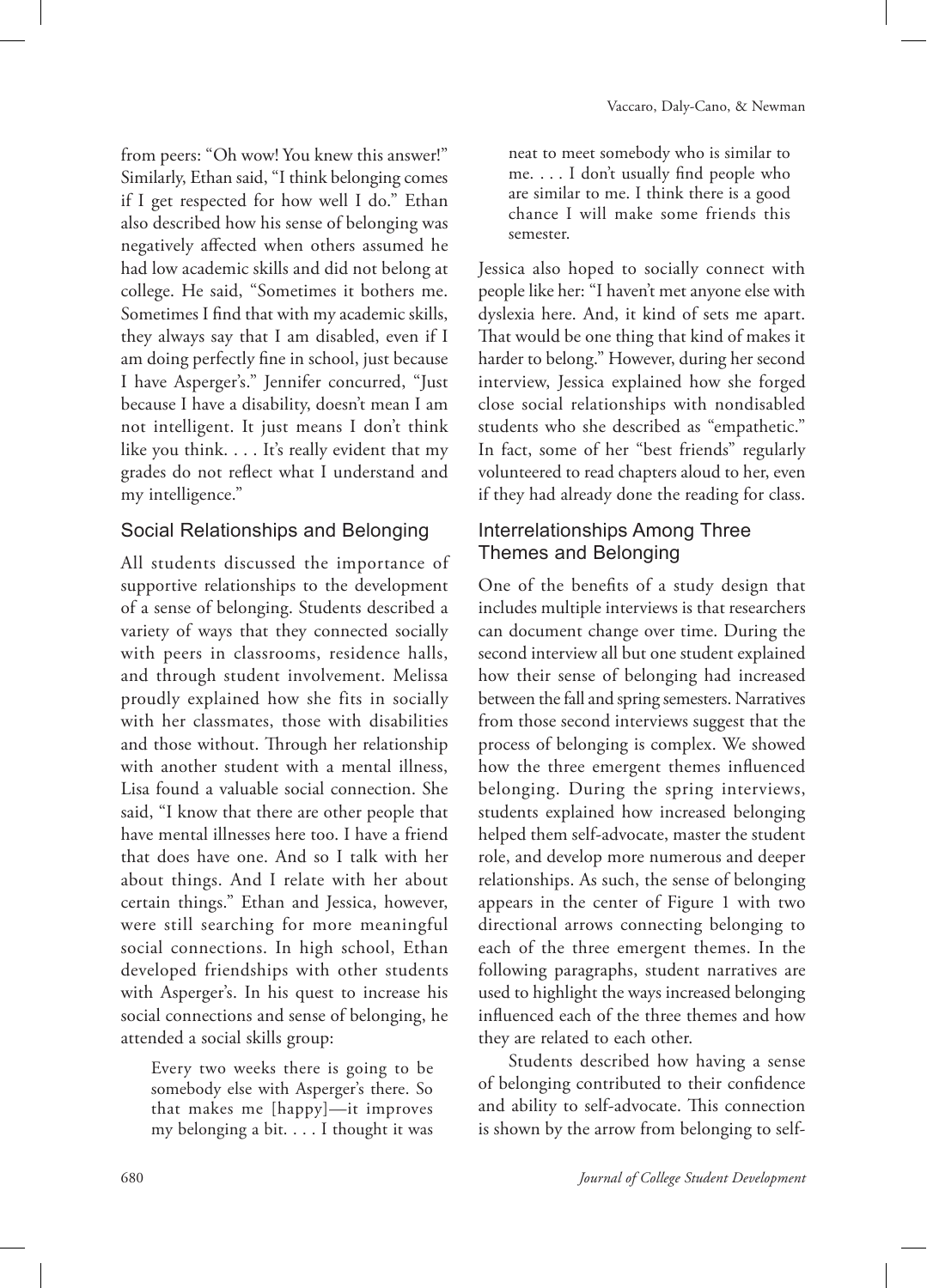advocacy. Barry shared, "When I feel a sense of belonging . . . I am able to step up and get what I need in order to do well." Jessica learned "you just have to take care of yourself," and an increasing sense of belonging allowed her to "stick to it" and self-advocate even when she was "physically sick" or downright exhausted. Jennifer also explained how as her sense of belonging began to increase, she was more likely to visit the disability services office beyond the required times. In fact, she took the initiative to schedule an extra meeting with the office just to check in after she recognized strategies that worked and those that did not:

At the end of last semester I wanted to meet with [Disability Services] because I wanted to debrief from the semester like how was it going. . . . It was good for me because [I had learned and could communicate,] "This is what works for me" [or] "This is what is not working."

The arrow from belonging to mastery in Figure 1 shows that as students' sense of belonging increased, they often felt their sense of mastery grow. Naomi explained how being part of the marching band contributed to her sense of belonging. In turn, that sense of belonging helped her master her instrument and her role as a student in the campus band. As Jessica's sense of belonging increased, she felt more comfortable mastering the student role by acting like a "typical college student." During her interview, she confidently explained how she had mastered skills essential to the student role, such as time management and prioritization: "College is like 100% time management. You know? Everyone says that, but it's so true. I'm not a procrastinator." Barry explained how average grades (e.g., mastery) in the first semester increased his sense of belonging. Having a sense of belonging in the second semester contributed to his determination to further master the student role. During the second

Increased belonging also seemed to contribute to increased or deepened relationships. For instance, Barry shared, "I am able to branch out and meet new people. And when I feel a sense of belonging, I am able to really try to connect, because I can. I am able to not just be shy." As Naomi's sense of belonging grew, so did her confidence in being honest with friends. Early in the year, she did not talk about her inflammatory bowel disease with peers. By spring she was comfortable being candid about her limits with friends. She found her good friends were happy to accommodate her needs. Naomi explained:

Some days I don't feel good and on others I feel good. . . . Sometimes my friend asks if we can have an ice cream night on that night. But I can't have too much milk because that exacerbates [my IBD]. So I have to decline. Pretty much we just don't [go for ice cream that night. But] maybe she will come over and we'll just watch a show or something.

Participants also described connections between social relationships, self-advocacy and mastery. The arrows forming the outer ring in Figure 1 reflect connections between the emergent themes. Students explained how social relationships with faculty and peers helped them develop effective selfadvocacy skills and mastery of the student role. Through reciprocal peer relationships, Emily gained a deeper sense of confidence in her ability to self-advocate. She said, "If I hear advice from someone, then I can give it to [other students] and see that they are doing good in what I helped them with. So that can kind of help me also." Jennifer described how a relationship with a supportive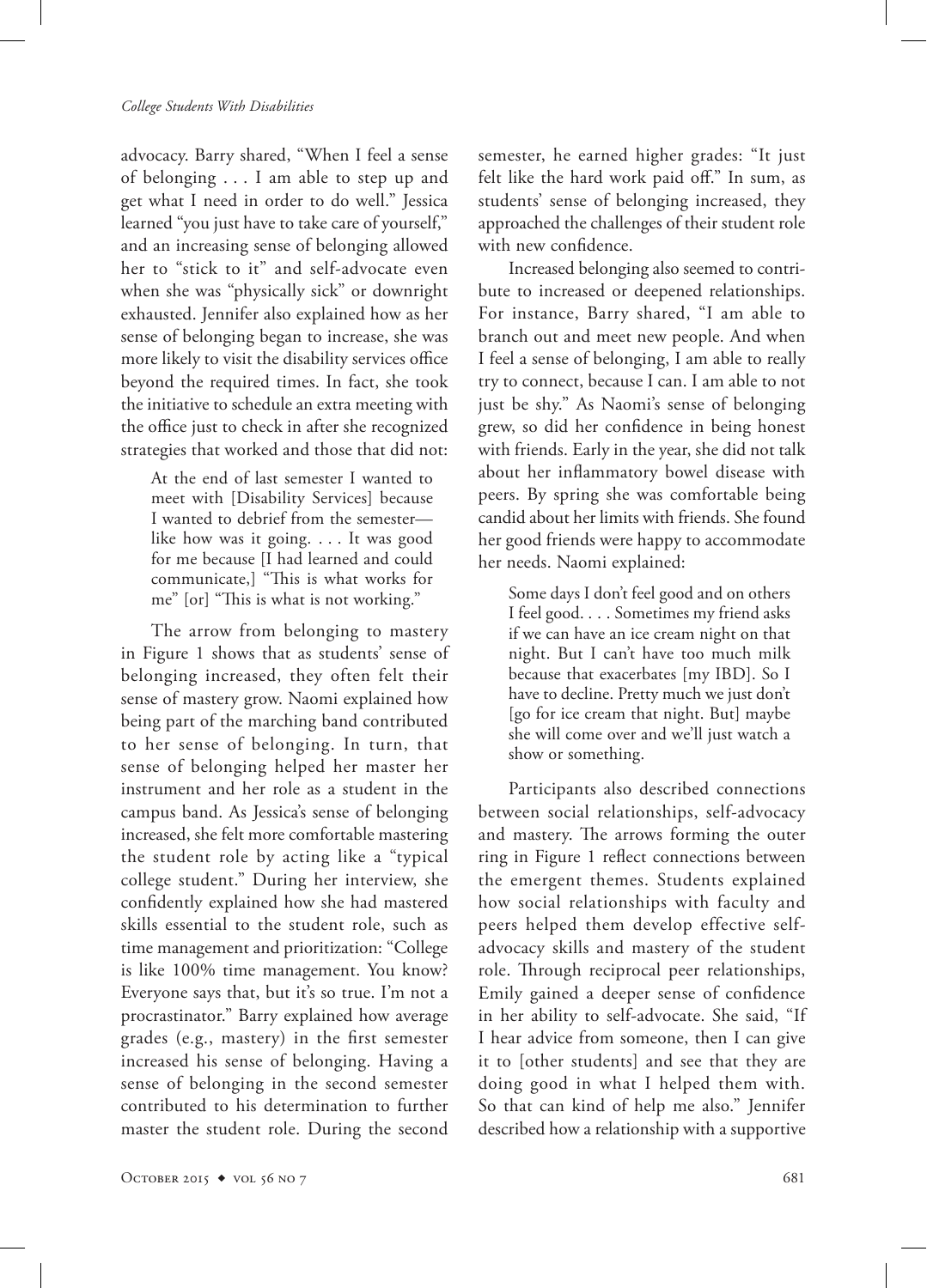chemistry professor helped her gain the confidence and skills to self-advocate which, in turn, influenced her academic mastery. This professor spent time getting to know Jennifer. Even in a 300-person lecture hall, she knew Jennifer's name and regularly asked, "How are you doing?" This connection gave Jennifer the confidence to reach out to the professor when she needed help:

My first test, I got a 78. I was kind of bummed, because I had busted my ass. I sent her an e-mail. And, I was like, "All right, I want to spend time with you. I want to see what I did wrong. How do I fix it?" [During the conversation] she's like, "You can do it." It was like a cheerleading section.

Through self-advocacy efforts, Jennifer gleaned relational support from the professor. In turn, Jennifer felt empowered to increase her mastery of the material. She shared, "I think [professor name] makes me feel so empowered."

Through relationships with other students with disabilities, participants shared advice and learned from each other's successes and failures. In turn, they mastered the student role. The arrow connecting relationships and mastery reflect this phenomenon. Jennifer explained how a friend with a learning disability helped her master study skills:

I have made a really good friend here. . . . He's got a learning disability. . . . We drive in together and we sometimes study together. So I am like, "Quiz me." He's like, "I don't understand how you made that connection." . . . But it's one of those things because we both have learning disabilities it's very cool to see how I make the connection and I get to the same ending, and he makes a connection and gets to the same ending.

While she was happy with this supportive relationship, Jennifer wished that the university would be more intentional in helping students with disabilities connect so that they could collaboratively hone their academic mastery: "Yeah, it would be nice to have a student disability [group] . . . some kind of connection for kids."

Student experiences suggest that effective self-advocacy skills contribute to mastery of the student role. This relationship is shown by the arrow between self-advocacy and mastery. When she was struggling with her computer homework, Melissa used her newly acquired self-advocacy skills to ask for help from "one of the techie guys in my hallway." She explained, "When I tried it on my own and that didn't work, I had to go to Plan B." Her self-advocacy skills prompted her to realize the need for Plan B which, when implemented, allowed her to successfully complete the homework assignment. Jessica described how learning to self-advocate was an essential aspect of life and something that individuals learn in order to master the student role. She said, "I had to like, self-advocate, you know? But that's obviously a skill you need for life and that's a skill you learn in college. So, I was happy I was doing that [self-advocating]."

### Discussion AND Implications

This study adds to the literature by offering a theoretical model that reflects the *process* through which students with disabilities developed a sense of belonging. Only one other study, Strayhorn (2012), offers a multidimensional image of belonging. While Strayhorn's model effectively describes a variety of phenomena that influence the sense of belonging for diverse students, it was not based upon studies of students with disabilities; thus, it does not adequately describe the process of belonging described by our participants. In fact, most belonging literature does not highlight process, but instead emphasizes the relationship between belonging and particular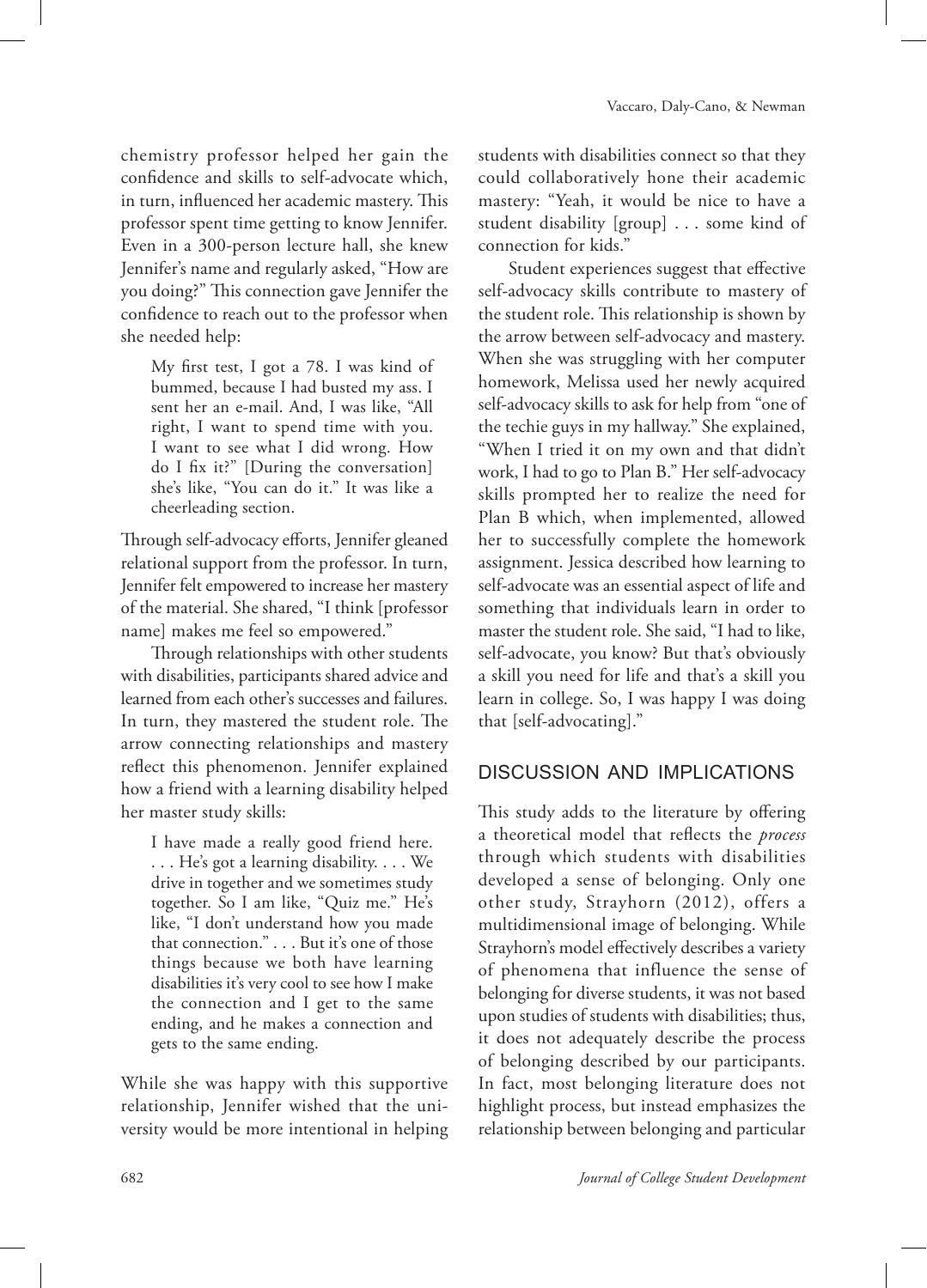variables such as persistence, academic success (Freeman et al., 2007; Hausmann et al., 2007; Hoffman, 2002/2003), or campus involvement (Hurtado & Carter, 1997; Johnson et al., 2007; Strayhorn, 2012).

Practitioners who emphasize only one of our emergent themes (e.g., relationship building, academic mastery, or self-advocacy skills) may be ineffective in assisting students to develop a sense of belonging. By law, higher education institutions are only required to provide reasonable accommodations for students with disabilities. This narrow requirement can limit higher education institutions to merely emphasize accommodations (e.g., extended time, interpreters, accessible classrooms), as opposed to proactive initiatives that can promote the development of belonging. Disability services professionals should partner with academic and student affairs colleagues in other functional areas (e.g., residence life, orientation, student activities) to design programs, policies, and services that promote self-advocacy, mastery, and social relationships for students with disabilities. By simultaneously attending to all of these variables, professionals can support students in the process of developing a sense of belonging.

Social relationships influenced a sense of belonging in ways that aligned with previous studies (Baumeister & Leary, 1995; DeWall & Bushman, 2011; Hausmann et al. 2007; Hoffman et al., 2002/2003; Hurtado & Carter, 1997; Johnson et al., 2007; Pittman & Richmond, 2007; Strayhorn, 2008); however, student narratives suggest that the function of social relationships extends beyond the scope of friendship and support described in the literature. For our participants, social connections were more than vehicles for general social integration, and they served as only one piece of the belonging puzzle. Students did not just fit in or connect with friends: their relationships also contributed

to the development of self-advocacy skills and academic mastery. In this study, important social relationships were fostered with peers with disabilities who could help participants articulate their needs. Social relationships fostered mastery of the student role as students worked together to develop strategies for self-advocacy and academic success. Positive connections with encouraging faculty and staff were also essential to the development of a sense of belonging. Thus, social relationships played a complex role in fostering belonging for these students, combining experiences of comfort and fitting in with more instrumental support that helped them gain confidence about their ability to "do college." While confidentiality issues prohibit disclosing a student's disability, university personnel can support the creation of optional student affinity organizations, support groups, or peer mentoring programs. Through such programs, students with disabilities can form friendships and share strategies for self-advocacy and mastering the student role, which, in turn, can foster a sense of belonging.

These findings affirm the importance of self-advocacy (Adams & Proctor, 2010; Daly-Cano et al., 2015; Hadley, 2006; Janiga & Costenbader, 2002; Webster, 2004) and extend the literature by highlighting a direct connection between self-advocacy and the development of a sense of belonging. Student narratives also suggest that self-advocacy leads to greater mastery of the student role, which aligns with the literature showing how effective self-advocacy relates to collegiate adjustment and academic achievement; yet some scholars (Daly-Cano et al., 2015; Janiga & Costenbader, 2002) suggest many first-year students can be unprepared to effectively or proactively self-advocate. Higher education professionals should offer selfadvocacy workshops for new students where they can develop and practice strategies they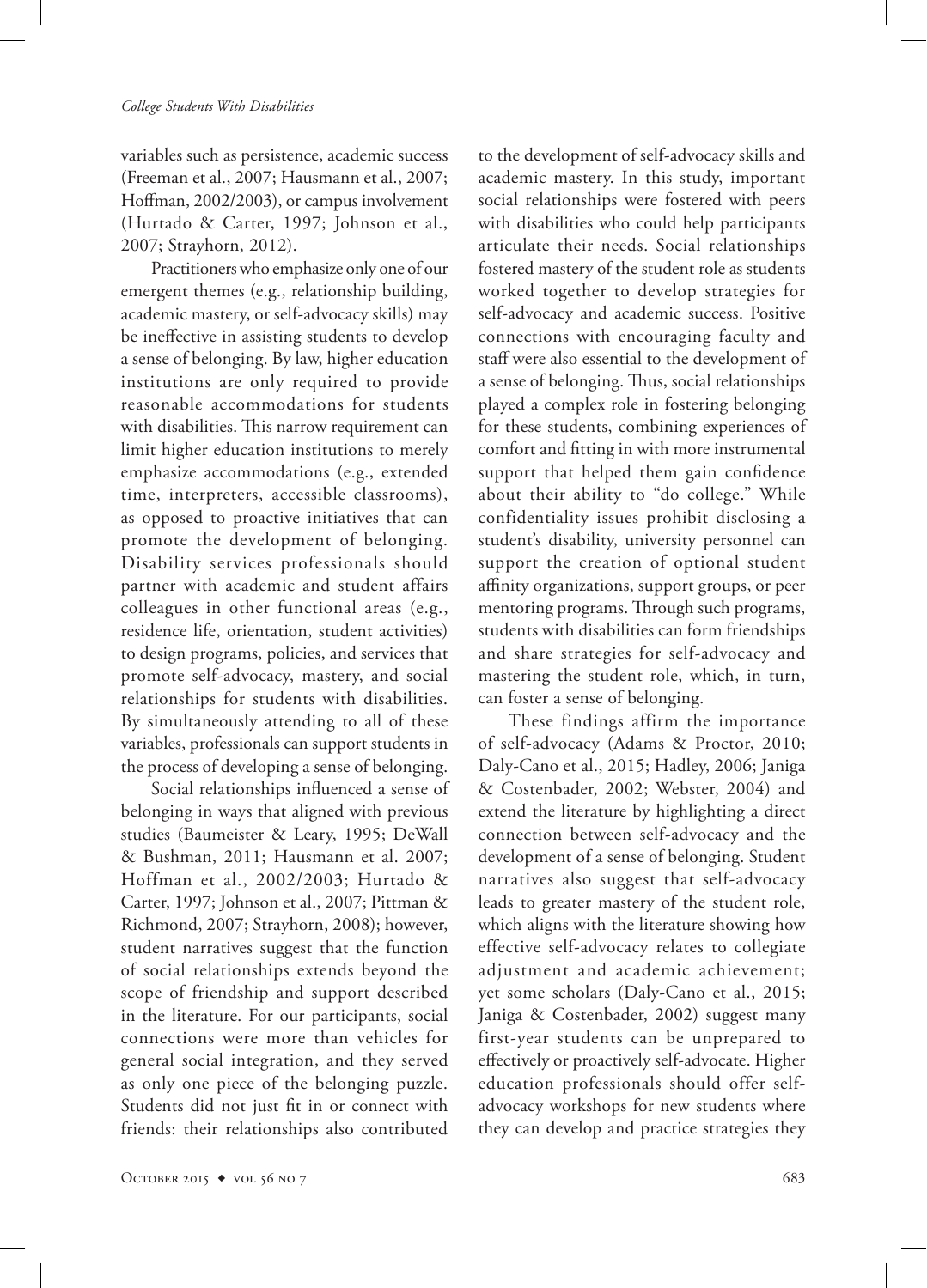need to advocate with faculty, staff, and peers. Upper-class students with disabilities could be invited to share their diverse self-advocacy journeys with new students.

Findings related to mastery of the demands of the student role affirm the limited literature that highlights the relationship between academic success and belonging (Pittman & Richmond, 2007; Summers & Svinicki, 2007). In this article, we use the term *student role* (vs. academic success) to explicate a complicated phenomenon that includes academic success (grades), task mastery, recognition, and the feeling of being a normal or legitimate college student. While disability services offices often focus on providing accommodations so that students can be academically successful, the mastery theme went beyond earning good grades. Disability services offices and other student affairs professionals should consider how important mastery is to students with disabilities. They must recognize that notions of mastery exist against a sociopolitical backdrop where students with disabilities receive explicit and implicit messages that they are "less capable" (Charlton, 2006, p. 220) and, thus, are not legitimate students. If students' sense of mastery of the student role enhances their sense of belonging, all student affairs practitioners (including disability services) must recognize the power they have to convey implicit and explicit messages about a student's ability to successfully navigate the student role. Inclusive practice requires disability consciousness and self-awareness of practitioners who oversee programming and service delivery (Evans & Herriott, 2009; Olkin, 1999). Individuals with disabilities are often viewed through a deficit lens (Olkin, 1999), emphasizing conditions that suggest something is wrong with these students. In contrast to deficit notions, students in this study exhibited resiliency and effective coping strategies to master the student role.

To promote a sense of belonging among students with disabilities, professionals should emphasize and celebrate student strengths and engage in intentional advising and programmatic efforts to support students in their quest to master the student role. This can be achieved by formal programmatic efforts or informal conversations. For instance, student affairs professionals should approach dialogues with students by first asking about their unique goals and how well they feel they have self-advocated and mastered the student role. Such a perspective is in stark contrast to a deficit one where conversations begin with a focus on challenges, hurdles, or how well other people have provided accommodations.

#### LIMITATIONS

Our understanding of the process of achieving a sense of belonging for college students with disabilities is based on our conversations with a small group of students with largely invisible disabilities. As the literature suggests, their experiences might differ from those of students with disabilities that are visible to others (e.g., mobility impairments; Evans & Herriott, 2009; Olkin, 1999). Similarly, since only one of our students encountered limited mobility issues, we cannot know if, or how, the physical environment and campus accessibility might influence the sense of belonging for students with other types of disabilities.

All of our participants self-identified with the Office of Disability Services at one campus. Research has shown that many college students do not self-identify as having a disability, while others go undiagnosed (Wagner et al., 2005). Among students who registered with the Office of Disability Services, we only spoke to students who volunteered to participate in our study and who were enthusiastic about sharing their belonging experiences. We did not interview students who described themselves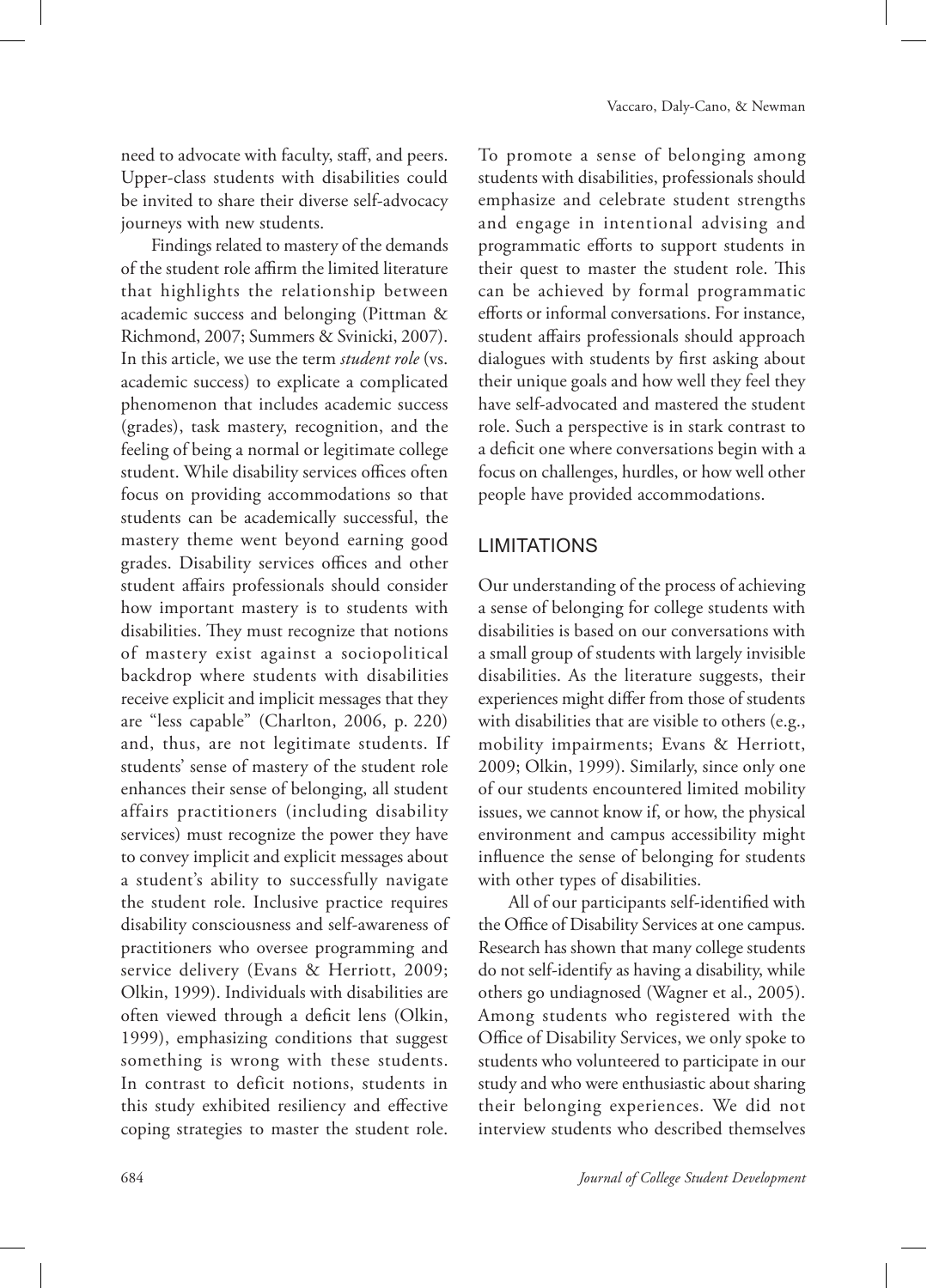as feeling severely alienated from the university or who dropped out.

In the future, longitudinal studies could clarify what happens to students' sense of belonging over the course of their college career. That said, we believe that our model, rooted deeply in student narratives, provides a solid

foundation upon which more comprehensive developmental theories can be built.

*Correspondence concerning this article should be addressed to Annemarie Vaccaro, Department of Human Development and Family Studies, University of Rhode Island, Kingston, RI 02881; avaccaro@uri.edu*

#### **REFERENCES**

- Adams, K. S., & Proctor, B. E. (2010). Adaptation to college for students with and without disabilities: Group differences and predictors. *Journal of Postsecondary Education and Disability, 22*, 166-184.
- Americans With Disabilities Act , 42 U. S.C. A. § 12101 *et seq.* (1990).
- Americans With Disabilities Amendments Act, Pub. L. No. 110-325, 29 U. S.C. S. § 705 (2008).
- Ames, C. (1992). Goals, structures, and student motivation. *Journal of Educational Psychology, 84*, 261-272.
- Ashby, C. E., & Causton-Theoharis, J. (2012): Moving quietly through the door of opportunity: Perspectives of college students who type to communicate. *Equity & Excellence in Education, 45*, 261-282.
- Barnard-Brak, L., Lechtenberger, D., & Lan, W. Y. (2010). Accommodation strategies of college students with disabilities. *Qualitative Report, 15*, 411-429.
- Baumeister, R. F., & Leary, M. R. (1995). The need to belong: Desire for interpersonal attachments as a fundamental human motivation. *Psychological Bulletin, 117*, 497-529.
- Belch, H. A. (2011). Understanding the experiences of students with psychiatric disabilities: A foundation for creating conditions of support and success. In M. S. Huger (Ed.), *New Directions for Student Services: No. 134*. *Fostering the increased integration of students with disabilities* (pp. 73-94). Hoboken, NJ: Wiley Periodicals.
- Belch, H. A., & Marshak, L. E. (2006). Critical incidents involving students with psychiatric disabilities: The gap between state of the art and campus practice. *NASPA Journal, 43*, 464-483.
- Bryan, A., & Myers, K. A. (2006, September–October). Students with disabilities: Doing what's right. *About Campus*, 18-22.
- Burke, L. A., Friedl, J., Rigler, M. (2010). The 2008 Amendments to the Americans with Disabilities Act: Implications for student affairs practitioners. *Journal of Student Affairs Research and Practice, 47*, 63-77.
- Charlton, J. I. (2006). The dimensions of disability oppression: An overview. In L. J. Davis (Ed.), *The disability studies reader*  (2nd ed., pp. 217-227). New York, NY: Routledge.
- Creswell, J. W. (2007). *Qualitative inquiry and research design: Choosing among five traditions* (2nd ed.). Thousand Oaks, CA: SAGE.
- Daly-Cano, M., Vaccaro, A., & Newman, B. M. (2015). College student narratives about learning and using self-advocacy skills. *Journal of Postsecondary Education and Disability*, *28*(2), 209-223*.*
- DeWall, C. N., & Bushman, B. J. (2011). Social acceptance and rejection: The sweet and the bitter. *Current Directions in Psychological Science, 20*, 256-260.
- Evans, N. J., & Herriott, T. K. (2009). Philosophical and theoretical approaches to disability. In J. L. Higbee & A. A. Mitchell (Eds.), *Making good on the promise: Student affairs professionals with disabilities* (pp. 27-40). Lanham, MD: University Press of America.
- Freeman, T. M., Anderman, L. H., & Jensen, J. M. (2007). Sense of belonging in college freshmen at the classroom and campus levels. *Journal of Experimental Education, 75*, 203-220.
- Getzel, E. E., & Thoma, C. A. (2008). Experiences of college students with disabilities and the importance of self-determination in higher education settings. *Career Development for Exceptional Individuals, 31*, 77-84.
- Glaser, B. G. (1992). *Basics of grounded theory analysis.* Mill Valley, CA; Sociology Press.
- Glaser, B. G., & Strauss, A. L. (1967). *The discovery of grounded theory: Strategies for qualitative research.* Chicago, IL: Aldine.
- Hadley, W., M. (2006). L. D. students' access to higher education: Self-advocacy and support. *Journal of Developmental Education, 30*(2), 10-16.
- Hausmann, L. R. M., Schofield, J. W., & Woods, R. L. (2007). Sense of belonging as a predictor of intentions to persist among African American and White first-year college students. *Research in Higher Education, 48*, 803-839.
- Hoffman, M., Richmond, J., Morrow, J., & Salomone, K. (2002/2003). Investigating "sense of belonging" in first-year college students. *Journal of College Student Retention, 4*, 227-256.
- Hurtado, S., & Carter, D. F. (1997). Effects of college transition and perceptions of the campus racial climate on Latino students' sense of belonging. *Sociology of Education, 70*, 324-345.
- Individuals With Disabilities Education Act, 20 U. S.C. § 1400 (1975).
- Individuals With Disabilities Education Improvement Act, Pub. L. No. 108-446 (2004).